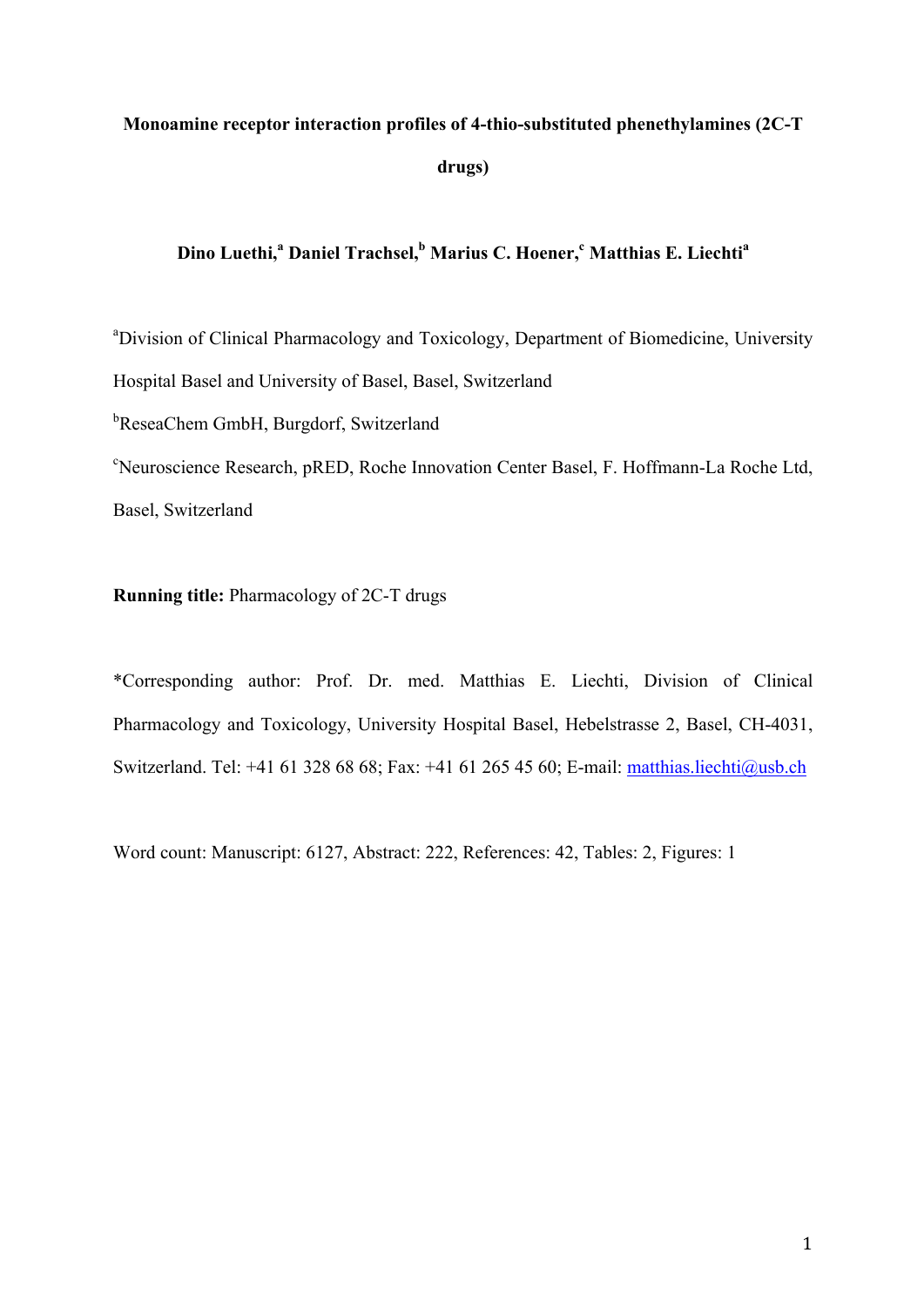### **Abstract**

*Background:* 4-Thio-substituted phenethylamines (2C-T drugs) are potent psychedelics with poorly defined pharmacological properties. Because of their psychedelic effects, 2C-T drugs are sometimes sold as new psychoactive substances (NPSs). The aim of the present study was to characterize the monoamine receptor and transporter interaction profiles of a series of 2C-T drugs.

*Methods:* We determined the binding affinities of 2C-T drugs at monoamine receptors and transporters in human cells that were transfected with the respective receptors or transporters. We also investigated the functional activation of serotonergic 5-hydroxytryptamine 2A (5-  $HT<sub>2A</sub>$ ) and 5-HT<sub>2B</sub> receptors, activation of human trace amine-associated receptor 1 (TAAR1), and inhibition of monoamine uptake transporters.

*Results:* 2C-T drugs had high affinity for  $5-HT_{2A}$  and  $5-HT_{2C}$  receptors (1-54 nM and 40-350 nM, respectively). With activation potencies of 1-53 nM and 44-370 nM, the drugs were potent  $5-HT_{2A}$  receptor and  $5-HT_{2B}$  receptor, respectively, partial agonists. An exception to this were the benzylthiophenethylamines, which did not potently activate the  $5-HT_{2B}$  receptor  $(EC<sub>50</sub> > 3,000 nM)$ . Furthermore, the compounds bound to serotonergic 5-HT<sub>1A</sub> and adrenergic receptors. The compounds had high affinity for the rat  $TAAR_1$  (5-68 nM) and interacted with the mouse but not human TAAR1. The 2C-T drugs did not potently interact with monoamine transporters  $(K<sub>i</sub> > 4,000$  nM).

*Conclusion:* The receptor binding profile of 2C-T drugs predicts psychedelic effects that are mediated by potent  $5-\text{HT}_2$  receptor interactions.

**Keywords:** phenethylamines, psychedelics, receptor, affinity, new psychoactive substances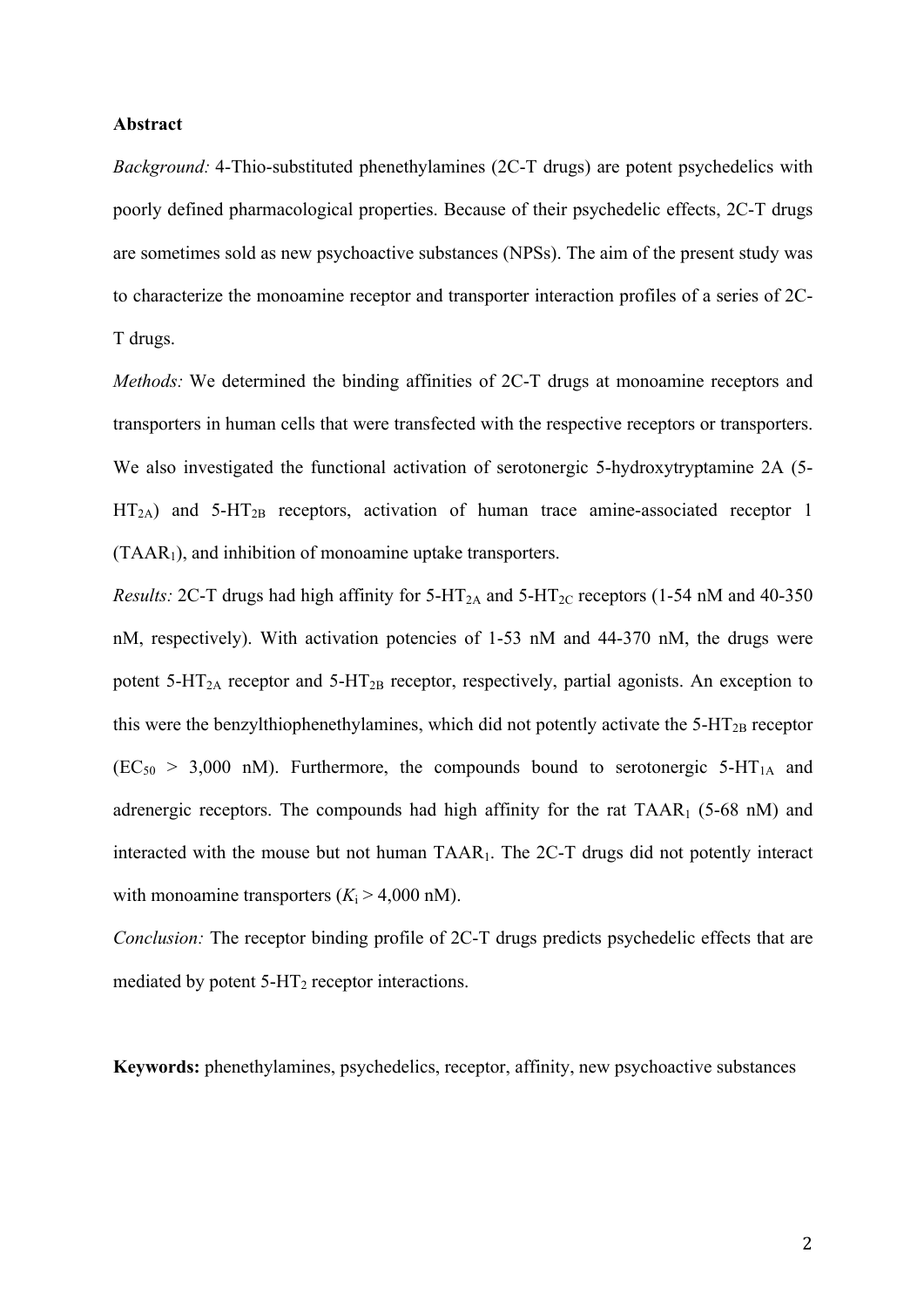**Abbreviations**: 4-bromo-2,5-dimethoxyphenethylamine, 2C-B; 2,5-dimethoxy-4 methylthiophenethylamine, 2C-T-1; 2,5-dimethoxy-4-(β-methallyl)thiophenethylamine, 2C-T-3; 2,5-dimethoxy-4-isopropylthiophenethylamine, 2C-T-4; 2,5-dimethoxy-4 propylthiophenethylamine, 2C-T-7; 2,5-dimethoxy-4-allylthiophenethylamine, 2C-T-16; 2,5-dimethoxy-4-*n*-butylthiophenethylamine, 2C-T-19; 2,5-dimethoxy-4-(2,2 difluoroethylthio)phenethylamine, 2C-T-21.5; 2,5-dimethoxy-4-(2,2,2 trifluoroethylthio)phenethylamine, 2C-T-22; 2,5-dimethoxy-4-isobutylthiophenethylamine, 2C-T-25; 2,5-dimethoxy-4-benzylthiophenethylamine, 2C-T-27; 2,5-dimethoxy-4-(3 fluoropropylthio)phenethylamine, 2C-T-28; 2,5-dimethoxy-4-(4 fluorobutylthio)phenethylamine, 2C-T-30; 2,5-dimethoxy-4-(4 trifluoromethylbenzylthio)phenethylamine 2C-T-31; 2,5-dimethoxy-4-(3 methoxybenzylthio)phenethylamine, 2C-T-33; 5-HT, 5-hydroxytryptamine (serotonin); dopamine, DA; dopamine transporter, DAT; fluorescence imaging plate reader, FLIPR; highperformance liquid chromatography, HPLC; lysergic acid diethylamide, LSD; norepinephrine, NE; norepinephrine transporter, NET; new psychoactive substance, NPS; serotonin transporter, SERT; trace amine-associated receptor 1, TAAR<sub>1</sub>.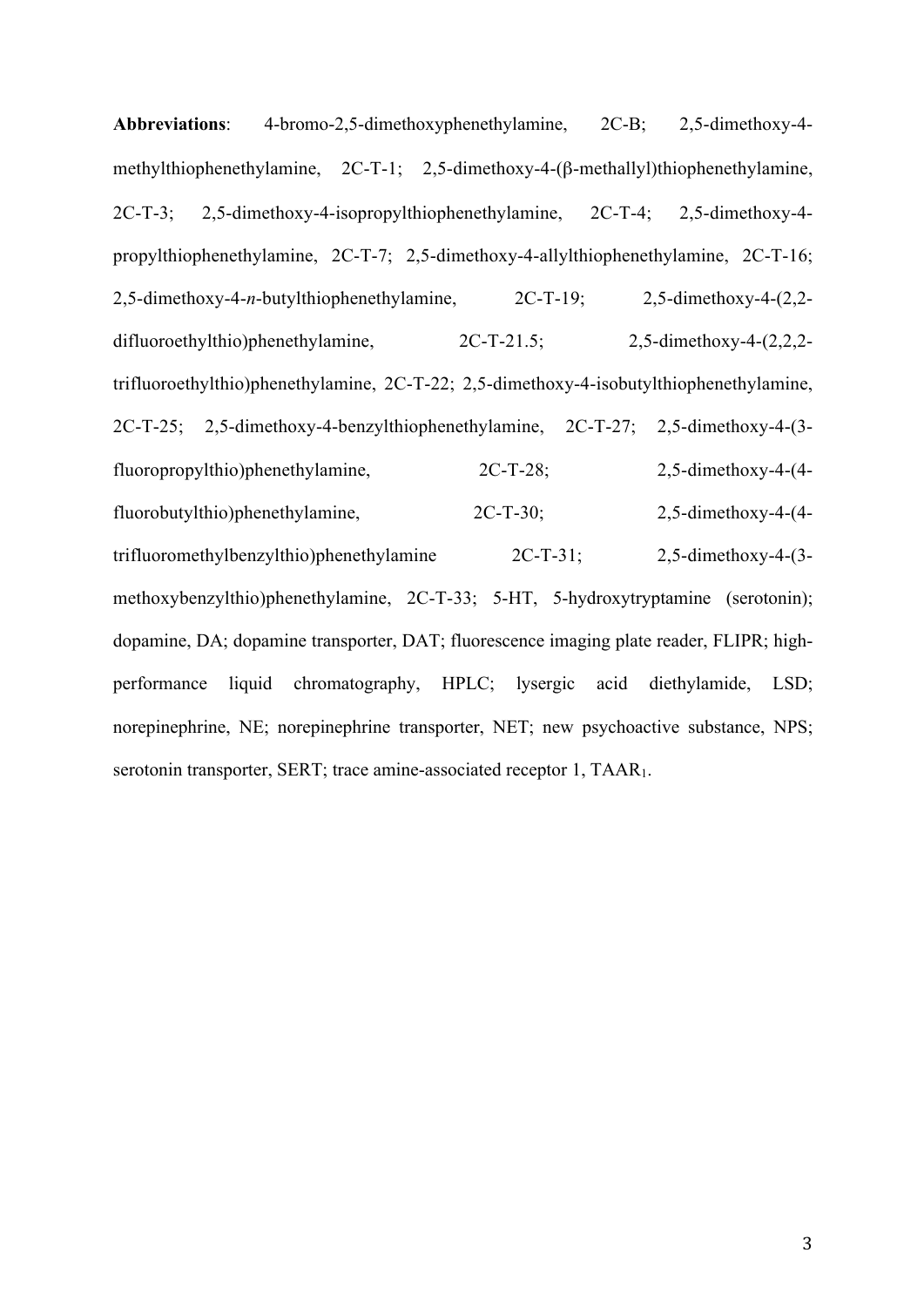#### **1. Introduction**

Substituted phenethylamines are a class of drugs that includes several potent psychedelics that exert their effects through interactions with the serotonergic 5 hydroxytryptamine 2  $(5-HT_2)$  receptor site (Glennon et al., 1984; Glennon et al., 1982; Nelson et al., 1999; Nichols, 2004; Titeler et al., 1988). Many psychedelic phenethylamines were first synthesized by Alexander Shulgin during the 1970s and 1980s and were described in the book *PiHKAL: A Chemical Love Story* (Shulgin and Shulgin, 1995). 2C drugs are a subfamily of substituted phenethylamines, consisting of 2,5-dimethoxy-4-substituted phenethylamines. The term 2C refers to the two carbon atoms between the benzene ring and amino group (Shulgin and Shulgin, 1995). Originally proposed as psychotropic agents for psychotherapy (Shulgin and Shulgin, 1995; Shulgin and Carter, 1975), 2C drugs are now popular among recreational drug users because of their psychedelic and entactogenic properties (de Boer and Bosman, 2004; Gonzalez et al., 2015). Today, the Internet appears to be the main source for both acquiring information on and purchasing 2C drugs and other NPSs (Brandt et al., 2014; Orsolini et al., 2017; Schifano, 2005). Although classic 2C drugs are considered physiologically safe, several incidences, including sympathomimetic toxicity, psychosis, and death, have been documented (Bosak et al., 2013; Curtis et al., 2003; Huang and Bai, 2011; Miyajima et al., 2008; Stoller et al., 2017). Additionally, several 2C fatalities have been reported in the media (Dean et al., 2013). Moreover, newly emerged highly potent phenethylamine hallucinogens, including *N*-(2-methoxybenzyl)-2,5-dimethoxy-4-substituted ("NBOMe") phenethylamines, were found to be unexpectedly toxic and recently associated with several fatalities (Nichols, 2016; Nikolaou et al., 2015; Poklis et al., 2014; Rose et al., 2013; Suzuki et al., 2015). We previously reported the receptor and transporter interaction profiles of 2C drugs compared with their NBOMe analogs (Rickli et al., 2015). The sulfurcontaining 2C drugs (2C-T-2, 2C-T-4, and 2C-T-7) that were included in the study proved to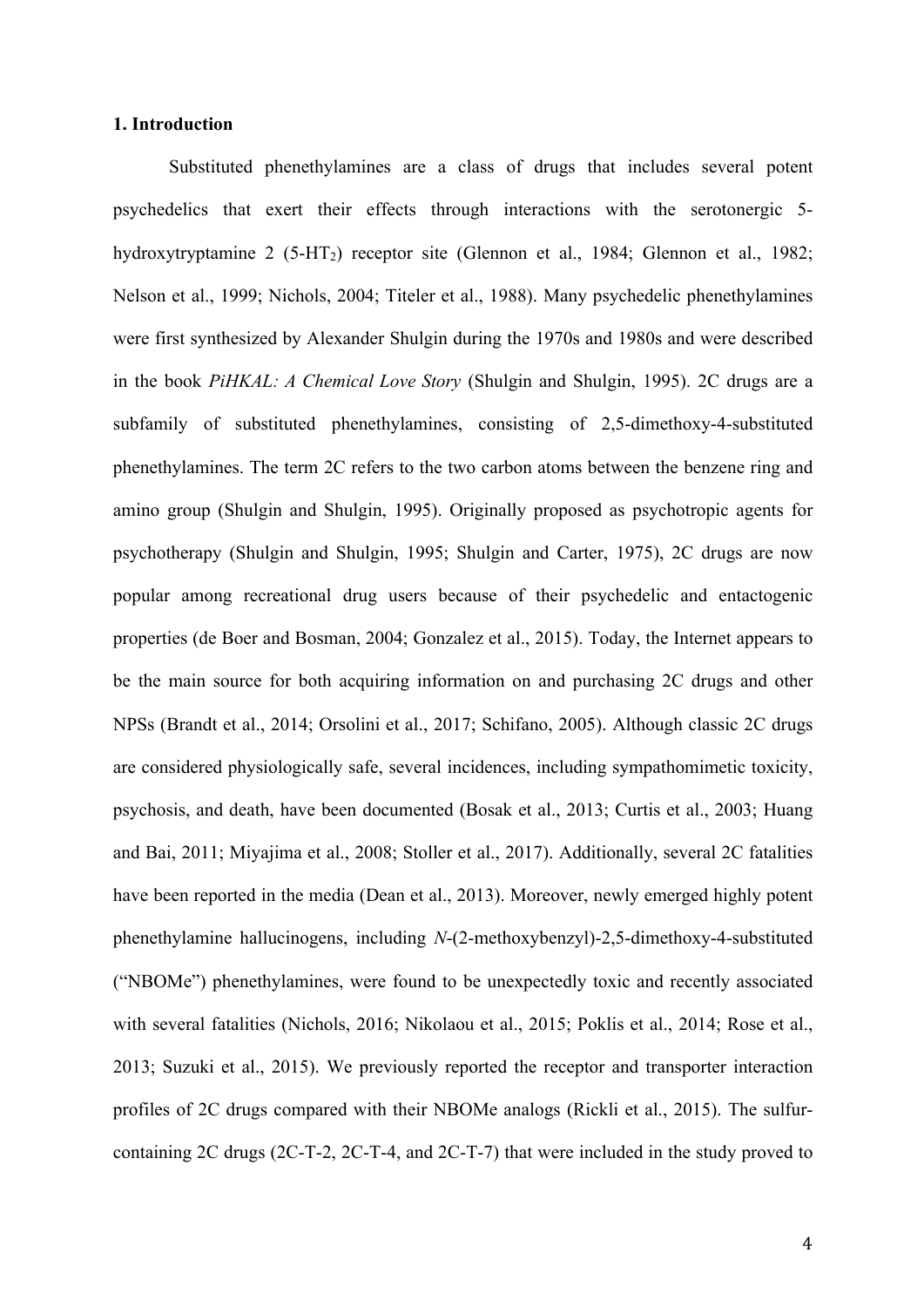be potent agonists at  $5-\text{HT}_2$  receptors (Rickli et al., 2015). Several other compounds of the 2C-T series have been described (Shulgin and Shulgin, 1995; Trachsel, 2003), but little information is available regarding their interactions with monoamine receptors and transporters. On Internet drug discussion websites such as bluelight.org, the most commonly discussed 2C-T drugs are 2C-T-2, 2C-T-4, 2C-T-7, and 2C-T-21. Other compounds of the series are only sporadically mentioned and their use does currently not seem to be widespread. However, NPSs constantly emerge and it is possible that several other 2C-T compounds will appear on the drug market in the future.

In the present study, we determined and compared the monoamine receptor and transporter affinities of 14 compounds of the 2C-T series (Fig. 1). The numbering of the compounds of the 2C-T series describes the sequence of construction and has no structural relationship (Shulgin and Shulgin, 1995). 2C-T-3 was first named 2C-T-20; however, because its amphetamine analog 2,5-dimethoxy-4-(beta-methallylthio)amphetamine was originally named Aleph-3, 2C-T-20 was later renamed 2C-T-3 to maintain consistency between the 2C-T and Aleph series (Shulgin and Shulgin, 1995). The unusual number of 2C-T-21.5 is based on the fact that with its difluoroethylthio substitution, 2C-T-21.5 lies between the mono-fluorinated 2C-T-21 and tri-fluorinated 2C-T-22 (Shulgin and Shulgin, 1995).

# **2. Material and Methods**

#### *2.1. Drugs*

The 2C-T drugs were synthesized as hydrochlorides as described previously (Shulgin and Shulgin, 1995; Trachsel, 2003) and provided by ReseaChem GmbH. High-performance liquid chromatography (HPLC) purity was > 98.5%. 4-Bromo-2,5-dimethoxyphenethylamine (2C-B) hydrochloride, d-methamphetamine hydrochloride, and lysergic acid diethylamide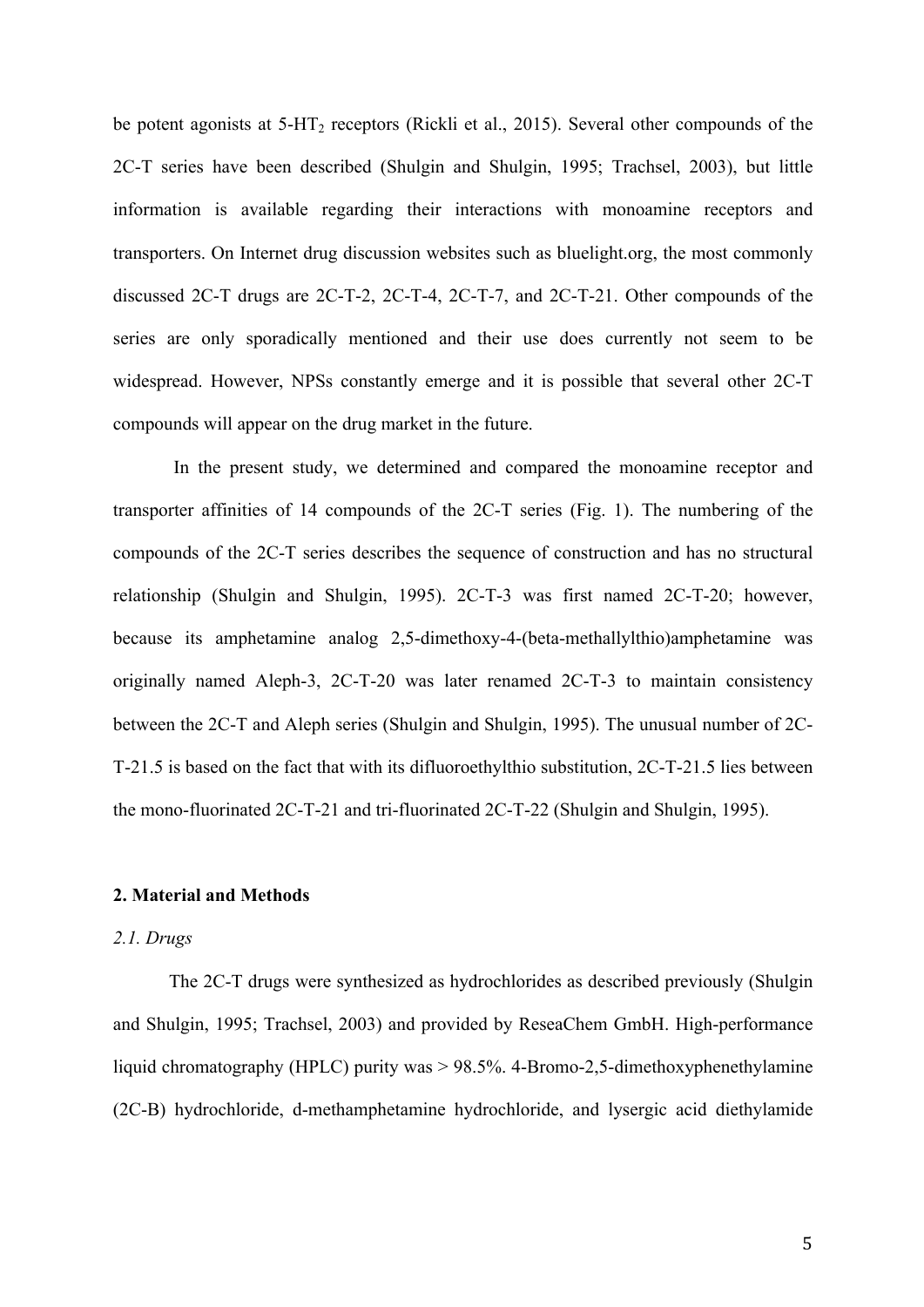(LSD) were purchased from Lipomed (Arlesheim, Switzerland), with high-performance liquid chromatography (HPLC) purity > 98.5%.

#### *2.2. 5-HT1A and 5-HT2A receptor radioligand binding assays*

For membrane preparations, HEK 293 cells that were transiently transfected with the  $5-\text{HT}_{1A}$  or  $5-\text{HT}_{2A}$  receptor were released from the culture flasks using trypsin/ethylenediaminetetraacetic acid (EDTA), harvested, washed twice with ice-cold phosphate-buffered saline (PBS; without  $Ca^{2+}$  and  $Mg^{2+}$ ), pelleted at 1,000 rotations per minute (rpm) for 5 min at 4°C, frozen, and stored at -80°C. Frozen pellets were suspended in 20 ml HEPES-NaOH (20 mM, pH 7.4) that contained 10 mM EDTA and homogenized with a Polytron (PT 6000, Kinematica, Luzern, Switzerland) at 14,000 rpm for 20 s. The homogenates were centrifuged at  $48,000 \times g$  for 30 min at  $4^{\circ}$ C. Subsequently, the supernatants were removed and discarded, and the pellets were resuspended in 20 ml HEPES-NaOH (20 mM, pH 7.4) that contained 0.1 mM EDTA using the Polytron (20 s at 14,000 rpm). This procedure was repeated, and the final pellets were resuspended in HEPES-NaOH that contained 0.1 mM EDTA and homogenized using the Polytron. Typically, aliquots of 2 ml membrane portions were stored at -80°C. With each new membrane batch, the dissociation constant  $(K_d)$  was determined by a saturation curve.

For the competitive binding assays,  $[{}^{3}H]$ -8-OH-DPAT and  $[{}^{3}H]$ -ketanserin were used as  $5-\text{HT}_{1\text{A}}$  and  $5-\text{HT}_{2\text{A}}$  receptor radioligands, respectively, at concentrations equal or close to the  $K_d$  values. Specific binding of the radioligands to the target receptors was defined as the difference between total binding (binding buffer alone) and nonspecific binding that was determined in the presence of 10  $\mu$ M pindolol (for the 5-HT<sub>1A</sub> receptor radioligand) or 10  $\mu$ M spiperone (for the 5-HT<sub>2A</sub> receptor radioligand). The compounds were tested at a broad range of concentrations (30 pM to 30  $\mu$ M) in duplicate. The test compounds were diluted in binding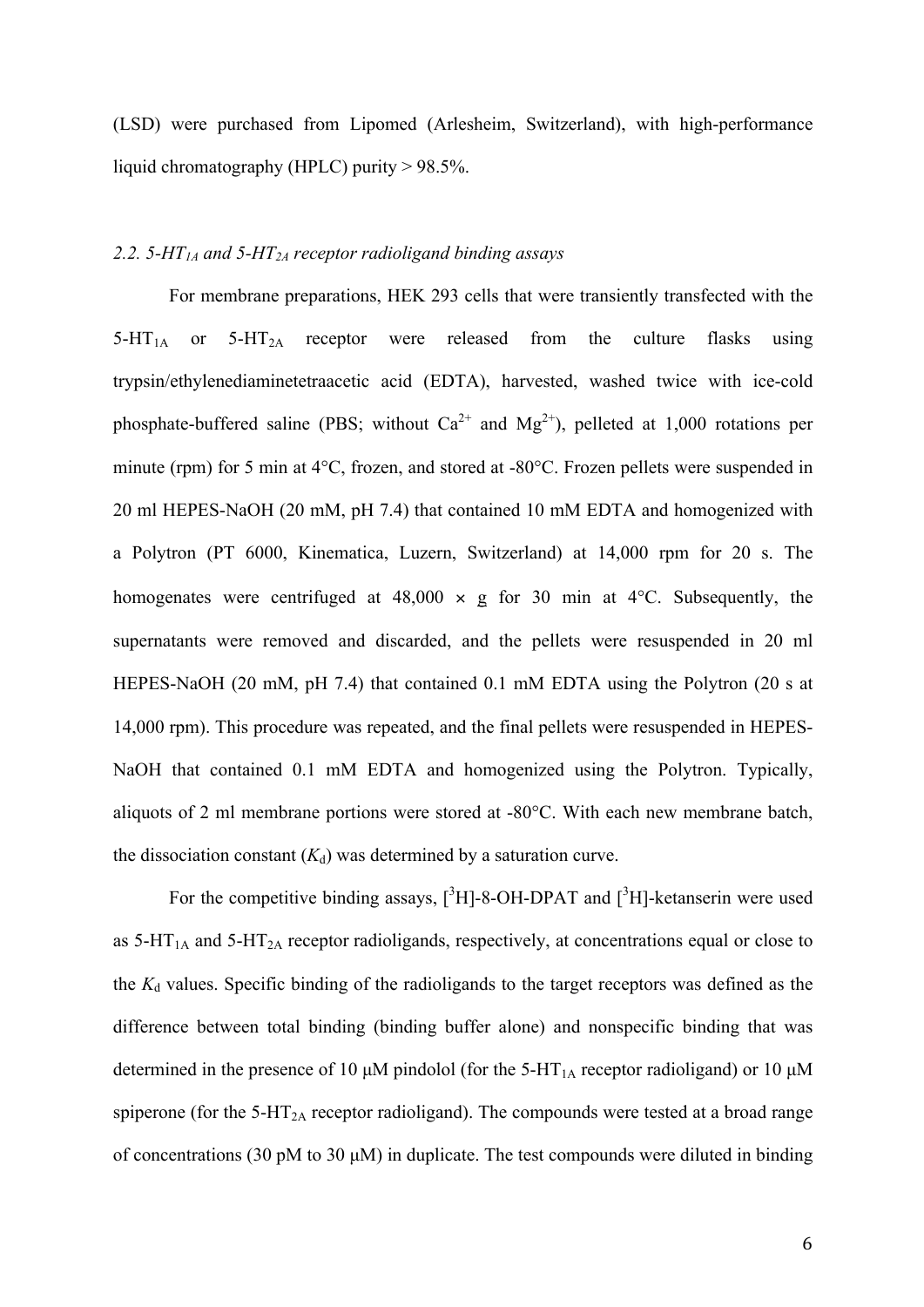assay buffer at pH 7.4 (50 mM Tris/HCl, 10 mM  $MgCl<sub>2</sub>$ , and 1 mM EGTA), and dilution curves were constructed in assay microplates (Greiner, 96-well, U-bottom, PS). Radioligand (50 µl) and the membrane suspension (100 µl) were added to the assay plates to a final volume of 200 µl in each well and incubated and shaken for 30 min at room temperature. Incubations were terminated by rapid filtration through Unifilter-96 plates (Packard Instrument Company, PerkinElmer, Schwerzenbach, Switzerland) and GF/C glass filters (PerkinElmer) that were presoaked for a minimum of 1 h in 0.3% polyethylenimine and washed three times with ice-cold washing buffer (50 mM Tris/HCl, pH 7.4). After the addition of Microscint 40 (45 µl/well, PerkinElmer), the Unifilter-96 plates were sealed. After 1 h, radioactivity was counted using a TopCount Microplate Scintillation Counter (Packard Instrument Company).  $IC_{50}$  values were determined by calculating nonlinear regression curves for a one-site model using at least three independent 10-point concentration-response curves, run in duplicate, for each compound.  $K_i$  (affinity) values, which correspond to the dissociation constants, were determined using the Cheng-Prusoff equation:  $K_i = IC_{50} / (1 + \text{radioligand concentration} / K_d)$ .  $K_i$  values are presented as means  $\pm$  $SD$  (in  $\mu$ M).

# *2.3. 5-HT2C receptor radioligand binding assay*

For membrane preparations, HEK 293 cells that were transiently transfected with the  $5-\text{HT}_{2C}$  receptor were released from the culture flasks using trypsin/EDTA, harvested, washed twice with ice-cold PBS (without  $Ca^{2+}$  and  $Mg^{2+}$ ), pelleted at 1,000 rpm for 5 min at 4°C, frozen, and stored at -80°C. Frozen pellets were suspended in 20 ml HEPES/NaOH (20 mM, pH 7.4) that contained 10 mM EDTA and homogenized with a Polytron (PT 6000, Kinematica) at 14,000 rpm for 20 s. The homogenates were centrifuged at  $48,000 \times g$  for 30 min at 4°C. Subsequently, the supernatants were removed and discarded, and the pellets were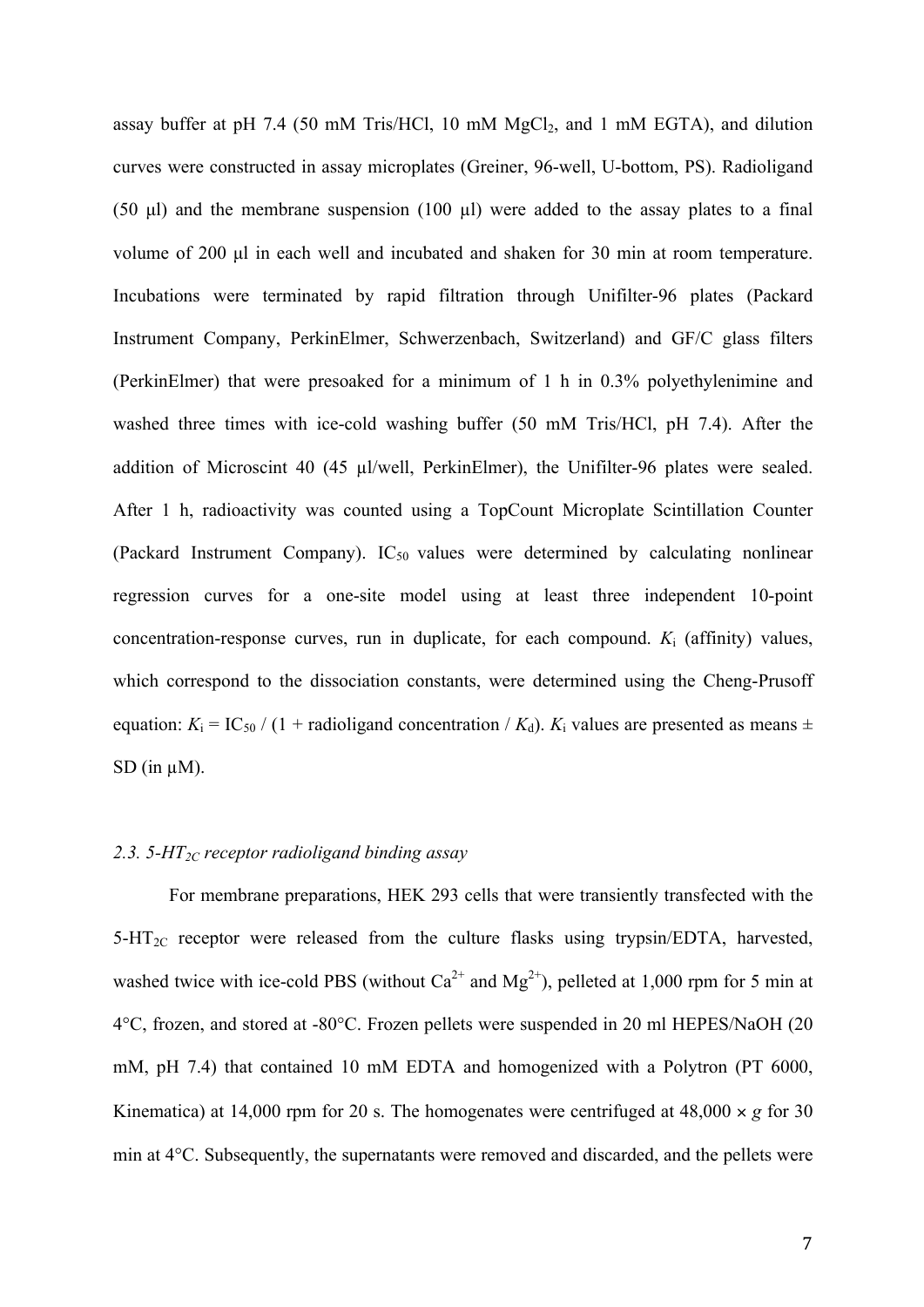resuspended in 20 ml HEPES-NaOH (20 mM, pH 7.4) that contained 0.1 mM EDTA using the Polytron (20 s at 14,000 rpm). This procedure was repeated, and the final pellets were resuspended in HEPES/NaOH that contained 0.1 mM EDTA and homogenized using the Polytron. Typically, 2 ml aliquots of membrane portions were stored at -80°C. With each new membrane batch, the dissociation constant  $(K_d)$  was determined by a saturation curve.

For the competitive binding assay,  $[^{3}H]$ -mesulergine was used as the 5-HT<sub>2C</sub> receptor radioligand at a concentration equal or close to the  $K_d$  value. Specific binding of the radioligand to the target receptor was defined as the difference between total binding (binding buffer alone) and nonspecific binding that was determined in the presence of 10  $\mu$ M mianserin. The compounds were tested at a broad range of concentrations (30 pM to 30  $\mu$ M) in duplicate. The test compounds were diluted in binding assay buffer at pH 7.4 (50 mM Tris/HCl, 10 mM  $MgCl<sub>2</sub>$ , 1 mM EGTA, and 10  $\mu$ M pargyline), and dilution curves were constructed in 96-well white polystyrene assay plates (Sigma-Aldrich, Buchs, Switzerland). Membrane stocks were thawed and resuspended to a concentration of approximately 0.04 mg protein/ml binding assay buffer using a Polytron tissue homogenizer. The membrane homogenate (40 µg/ml) was then lightly mixed for 5-30 min with YSi-poly-L-lysine (PerkinElmer) at 0.5 mg beads/well. The membrane/bead mixture (50 µl) was added to each well of the assay plate that contained the radioligand (50 µl) and the test compounds (final volume in each well, 200 µl) to start the assay. The assay plates were sealed, incubated for 2 h at room temperature with agitation, and then counted in the PVT SPA counting mode of a TopCount Microplate Scintillation Counter (Packard Instrument Company).  $IC_{50}$  values were determined by calculating nonlinear regression curves for a one-site model using at least three independent 10-point concentration-response curves, run in duplicate, for each compound. *K*<sup>i</sup> (affinity) values, which correspond to the dissociation constants, were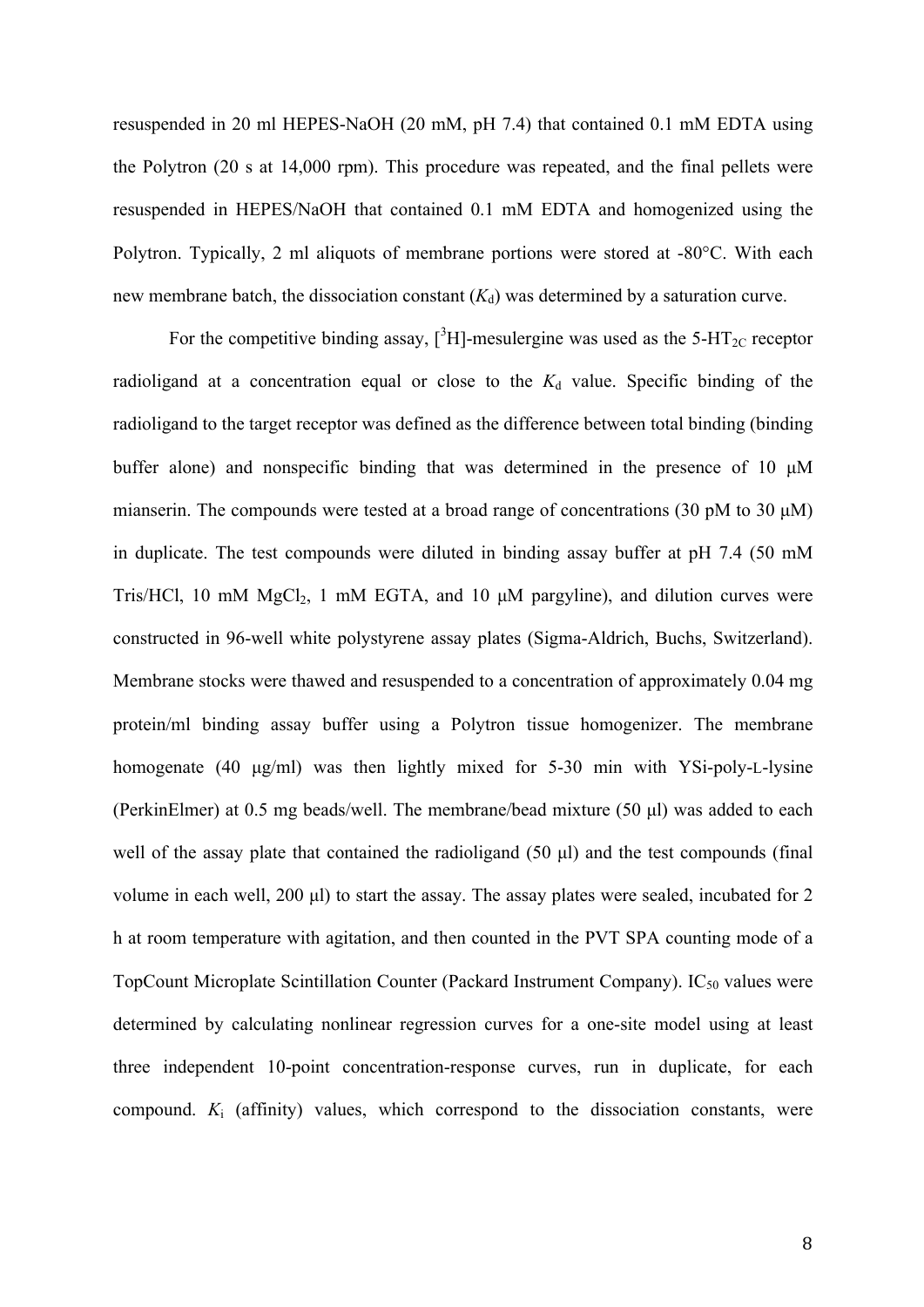determined using the Cheng-Prusoff equation:  $K_i = IC_{50} / (1 + \text{radioligand concentration})$  $K_d$ ).  $K_i$  values are presented as means  $\pm$  SD (in  $\mu$ M).

#### *2.4. Rat and mouse TAAR1 receptor radioligand binding assays*

HEK 293 cells that stably expressed rat or mouse TAAR<sub>1</sub> were used as described previously (Revel et al., 2011). All of the cell lines were maintained at  $37^{\circ}$ C and  $5\%$  CO<sub>2</sub> in high-glucose Dulbecco's modified Eagle's medium (DMEM) that contained 10% fetal calf serum (heat-inactivated for 30 min at 56°C), 1% penicillin/streptomycin, and 375  $\mu$ g/ml Geneticin (Gibco, Zug, Switzerland). For membrane preparation, the cells were released from the culture flasks using trypsin/EDTA, harvested, washed twice with ice-cold PBS (without  $Ca^{2+}$  and Mg<sup>2+</sup>), pelleted at 1000  $\times$  *g* for 5 min at 4°C, frozen, and stored at -80°C. Frozen pellets were suspended in buffer A (20 ml HEPES-NaOH [20 mM, pH 7.4] that contained 10 mM EDTA) and homogenized with a Polytron (PT 6000; Kinematica) at 14,000 rpm for 20 s. The homogenate was centrifuged for 30 min at  $48,000 \times g$  at  $4^{\circ}$ C. The supernatant was removed and discarded, and the pellet was resuspended in buffer A using the Polytron (20 s at 14,000 rpm). The centrifugation and removal of the supernatant was repeated, and the final pellet was resuspended in buffer A and homogenized using the Polytron. Typically, 2-ml aliquots of membrane portions were stored at -80°C. With each new membrane batch, the dissociation constant  $(K_d)$  was determined by a saturation curve.

For the competitive binding assays, the TAAR<sub>1</sub> agonist  $[^3H]$ -RO5166017 was used as a TAAR<sub>1</sub> radioligand at a concentration equal or close to the  $K_d$  values, which were usually around 0.7 nM (mouse  $TAAR_1$ ) and 2.3 nM (rat  $TAAR_1$ ). Nonspecific binding was defined as the amount of radioligand that bound in the presence of 10 µM RO5166017. Compounds were tested at a broad range of concentrations (30 pM to 30  $\mu$ M) in duplicate. Compounds (20 µl/well) were transferred to a 96-deep-well plate (TreffLab, Degersheim, Switzerland),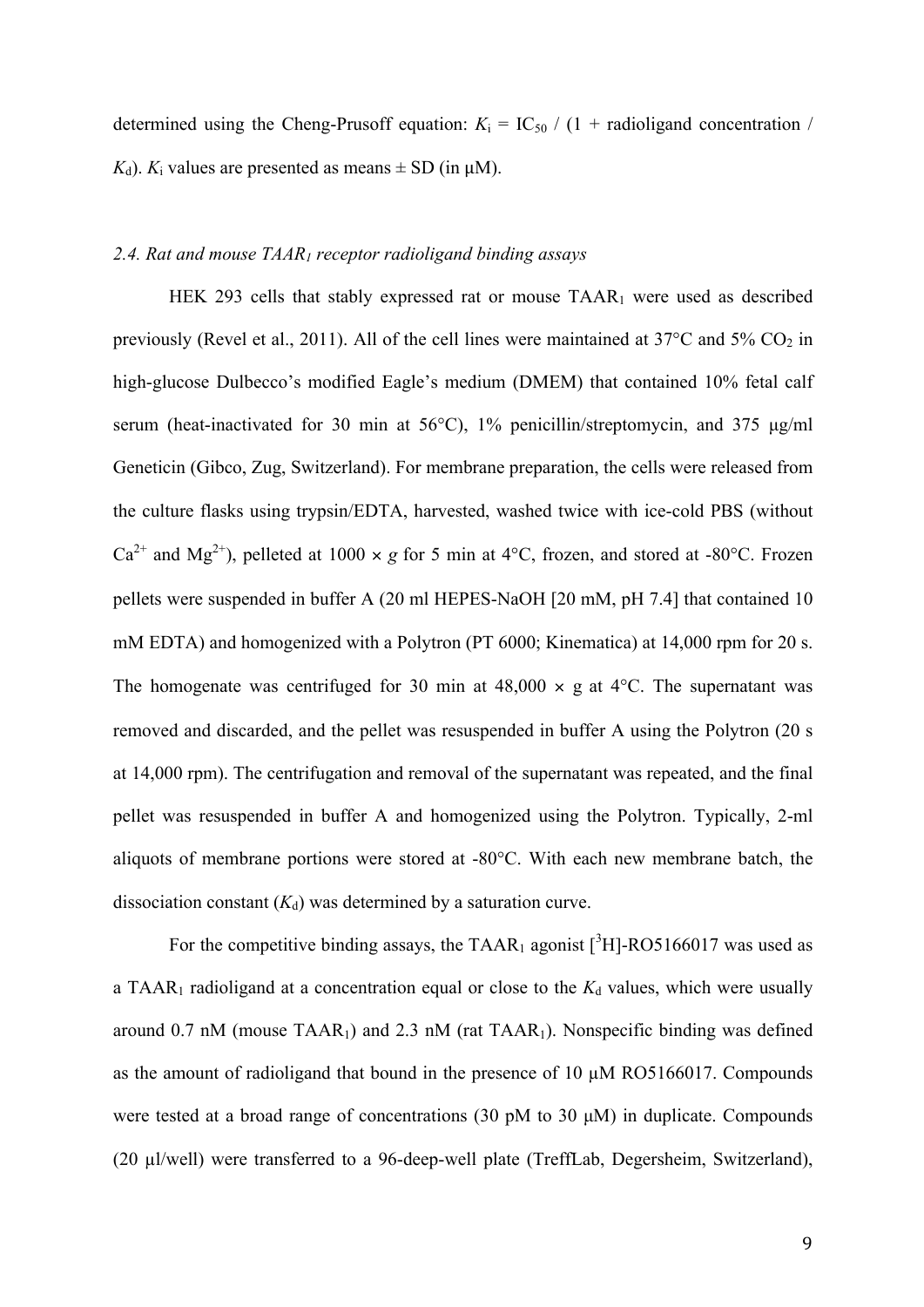and 180  $\mu$ l of binding buffer (20 mM HEPES-NaOH, 10 mM MgCl<sub>2</sub>, and 2 mM CaCl<sub>2</sub>, pH 7.4), 300 µl of radioligand, and 500 µl of membranes (resuspended at 60 µg protein/ml) were added. The plates were incubated at 4°C for 90 min. Incubations were terminated by rapid filtration through Unifilter-96 plates (Packard Instrument Company) and GF/C glass filters (PerkinElmer) that were presoaked for 1 h in 0.3% polyethylenimine and washed three times with 1 ml of cold binding buffer. After the addition of Microscint 40 (45 µl/well, PerkinElmer), the Unifilter-96 plate was sealed. After 1 h, radioactivity was counted using a TopCount Microplate Scintillation Counter (Packard Instrument Company).  $IC_{50}$  values were determined by calculating nonlinear regression curves for a one-site model using at least three independent 10-point concentration-response curves, run in duplicate, for each compound. *K*<sup>i</sup> (affinity) values, which correspond to the dissociation constants, were determined using the Cheng-Prusoff equation.  $K_i$  values are presented as means  $\pm$  SD (in  $\mu$ M).

#### 2.5. *Adrenergic*  $\alpha_{IA}$  *and*  $\alpha_{2A}$  *receptor radioligand binding assays*

CHO cells were stably transfected with the adrenergic  $\alpha_{1A}$  receptor and maintained at  $37^{\circ}$ C and  $5\%$  CO<sub>2</sub> in HAM's F12 medium (Invitrogen) that contained 10% fetal calf serum (heat inactivated for 30 min at 56°C), 150 μg/ml Geneticin (Gibco, Zug, Switzerland), and 1% penicillin/streptomycin. CHL cells that stably expressed the adrenergic  $\alpha_{2A}$  receptor were maintained at  $37^{\circ}$ C and  $5\%$  CO<sub>2</sub> in high-glucose DMEM that contained  $5\%$  fetal calf serum (heat inactivated for 30 min at 56°C) and 250 μg/ml Geneticin (Gibco, Zug, Switzerland).

For membrane preparations, the cells were released from the culture flasks using trypsin/EDTA, harvested, washed twice with ice-cold PBS (without  $Ca^{2+}$  and  $Mg^{2+}$ ), pelleted at 1,000 rpm for 5 min at 4°C, frozen, and stored at -80°C. Frozen pellets were suspended in 20 ml HEPES-NaOH (20 mM, pH 7.4) that contained 10 mM EDTA and homogenized with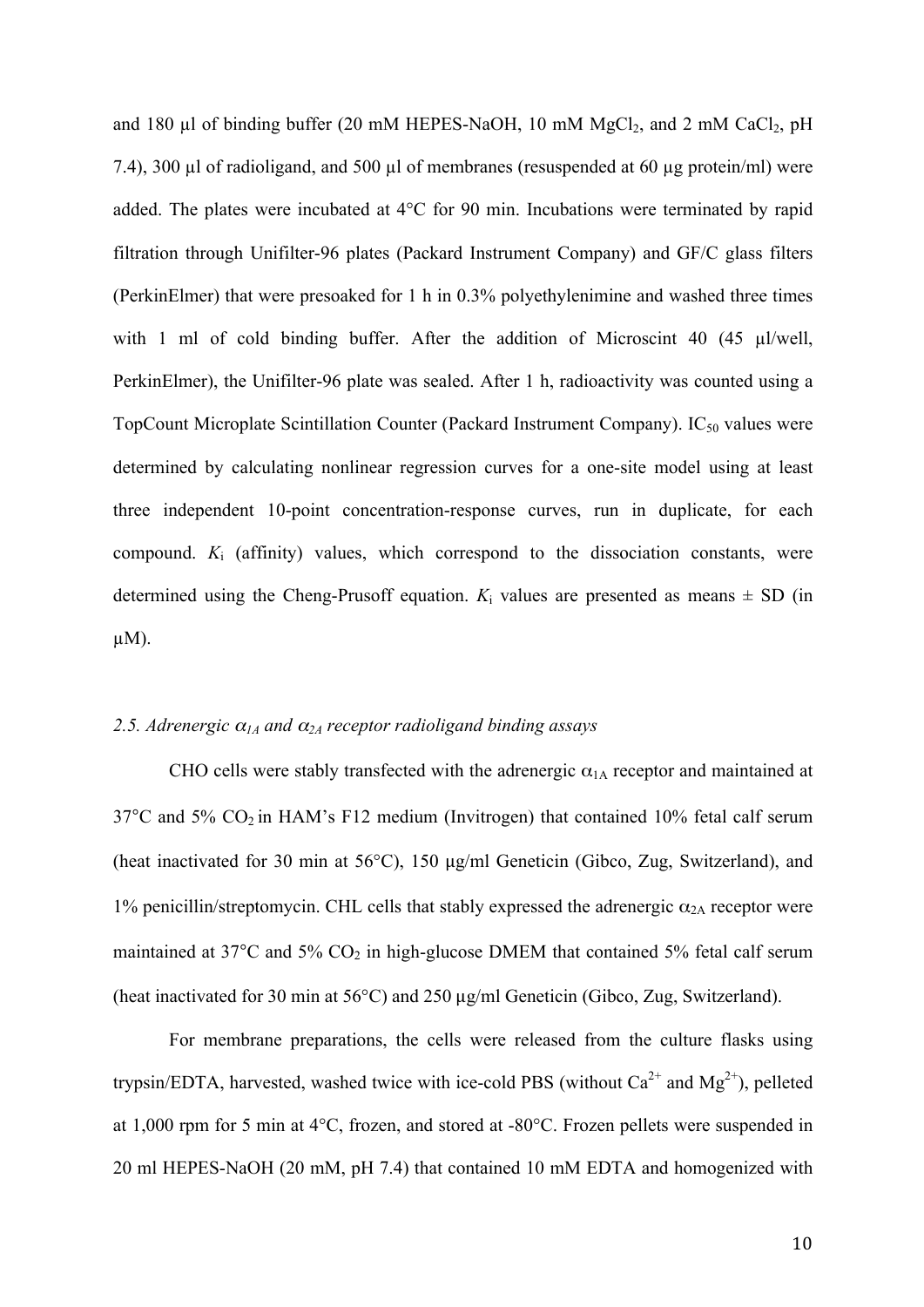a Polytron (PT 6000, Kinematica) at 14,000 rpm for 20 s. The homogenates were centrifuged at  $48,000 \times g$  for 30 min at  $4^{\circ}$ C. Subsequently, the supernatants were removed and discarded, and the pellets were resuspended in 20 ml of HEPES-NaOH (20 mM, pH 7.4) that contained 0.1 mM EDTA using the Polytron (20 s at 14,000 rpm). This procedure was repeated, and the final pellets were resuspended in HEPES-NaOH that contained 0.1 mM EDTA and homogenized using the Polytron. Typically, 2 ml aliquots of membrane portions were stored at -80 $^{\circ}$ C. With each new membrane batch, the dissociation constant  $(K_d)$  was determined by a saturation curve.

For the competitive binding assays,  $[{}^{3}H]$ -prazosin and  $[{}^{3}H]$ -rauwolscine were used as adrenergic  $\alpha_{1A}$  and adrenergic  $\alpha_{2A}$  receptor radioligands, respectively, at concentrations equal or close to the  $K_d$  values. Specific binding of the radioligands to the target receptors was defined as the difference between total binding (binding buffer alone) and nonspecific binding that was determined in the presence of 10  $\mu$ M chlorpromazine (for the  $\alpha_{1A}$  receptor radioligand) and 10  $\mu$ M phentolamine (for the  $\alpha_{2A}$  receptor radioligand). The compounds were tested at a broad range of concentrations (30 pM to 30 µM) in duplicate. The test compounds were diluted in binding assay buffer (50 mM Tris/HCl, pH 7.4), and dilution curves were constructed in assay microplates (Greiner, 96 well, U-bottom, PS). Radioligand 50  $\mu$ l) and the membrane suspension (100  $\mu$ l) were added to the assay plates and incubated and shaken for 1 h at room temperature. Incubations were terminated by rapid filtration through Unifilter-96 plates (Packard Instrument Company) and GF/C glass filters (PerkinElmer) that were presoaked for 1 h in 0.3% polyethylenimine and washed three times with 1 ml cold binding assay buffer. After the addition of Microscint 40 (45 µl/well, PerkinElmer), the Unifilter-96 plates were sealed. After 1 h, radioactivity was counted using a TopCount Microplate Scintillation Counter (Packard Instrument Company).  $IC_{50}$  values were determined by calculating nonlinear regression curves for a one-site model using at least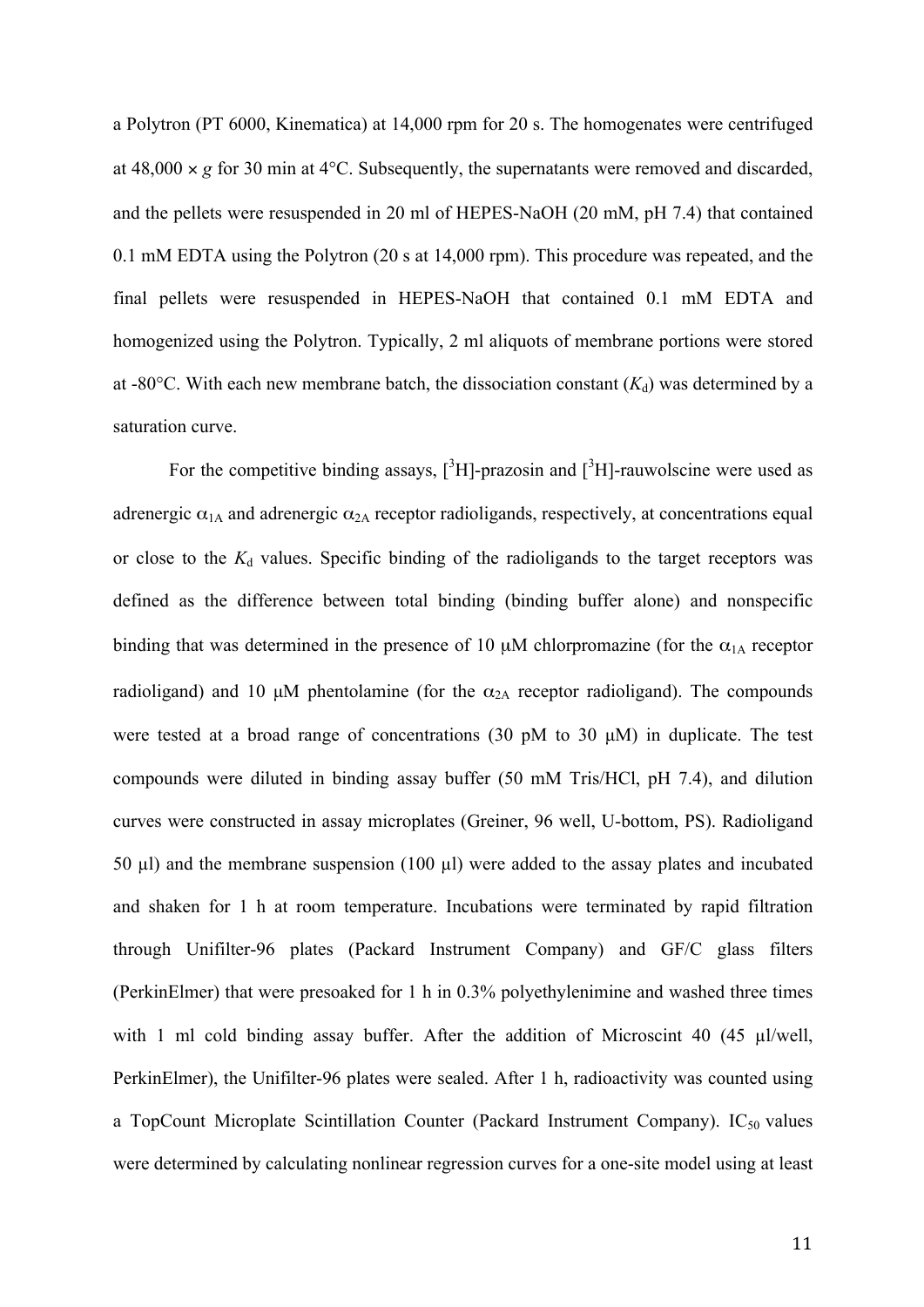three independent 10-point concentration-response curves, run in duplicate, for each compound.  $K_i$  (affinity) values, which correspond to the dissociation constants, were determined using the Cheng-Prusoff equation:  $K_i = IC_{50} / (1 + \text{radio}$  concentration /  $K_d$ ).  $K_i$  values are presented as means  $\pm$  SD (in  $\mu$ M).

#### *2.6. D2 receptor radioligand binding assay*

For membrane preparations, HEK 293 cells that were transiently transfected with the dopamine  $D_2$  receptor were released from the culture flasks using trypsin/EDTA, harvested, washed twice with ice-cold PBS (without  $Ca^{2+}$  and  $Mg^{2+}$ ), pelleted at 1,000 rpm for 5 min at 4°C, frozen, and stored at -80°C. Frozen pellets were suspended in 20 ml of HEPES-NaOH (20 mM, pH 7.4) that contained 10 mM EDTA and homogenized with a Polytron (PT 6000, Kinematica) at 14,000 rpm for 20 s. The homogenates were centrifuged at  $48,000 \times g$  for 30 min at 4°C. Subsequently, the supernatants were removed and discarded, and the pellets were resuspended in 20 ml of HEPES-NaOH (20 mM, pH 7.4) that contained 0.1 mM EDTA using the Polytron (20 s at 14,000 rpm). This procedure was repeated, and the final pellets were resuspended in HEPES-NaOH that contained 0.1 mM EDTA and homogenized using the Polytron. Typically, 2 ml aliquots of membrane portions were stored at -80°C. With each new membrane batch, the dissociation constant  $(K_d)$  was determined by a saturation curve.

For the competitive binding assays,  $[^{3}H]$ -spiperone was used as the dopamine  $D_2$ receptor radioligand at a concentration equal or close to the  $K_d$  value. Specific binding of the radioligand to the target receptor was defined as the difference between total binding (binding buffer alone) and nonspecific binding that was determined in the presence of 10  $\mu$ M spiperone. The compounds were tested at a broad range of concentrations (30 pM to 30  $\mu$ M) in duplicate. The test compounds were diluted in binding assay buffer at pH 7.4 (50 mM Tris/HCl, 5 mM  $MgCl<sub>2</sub>$ , 1 mM EDTA, 5 mM KCl, 1.5 mM CaCl<sub>2</sub>, and 120 mM NaCl), and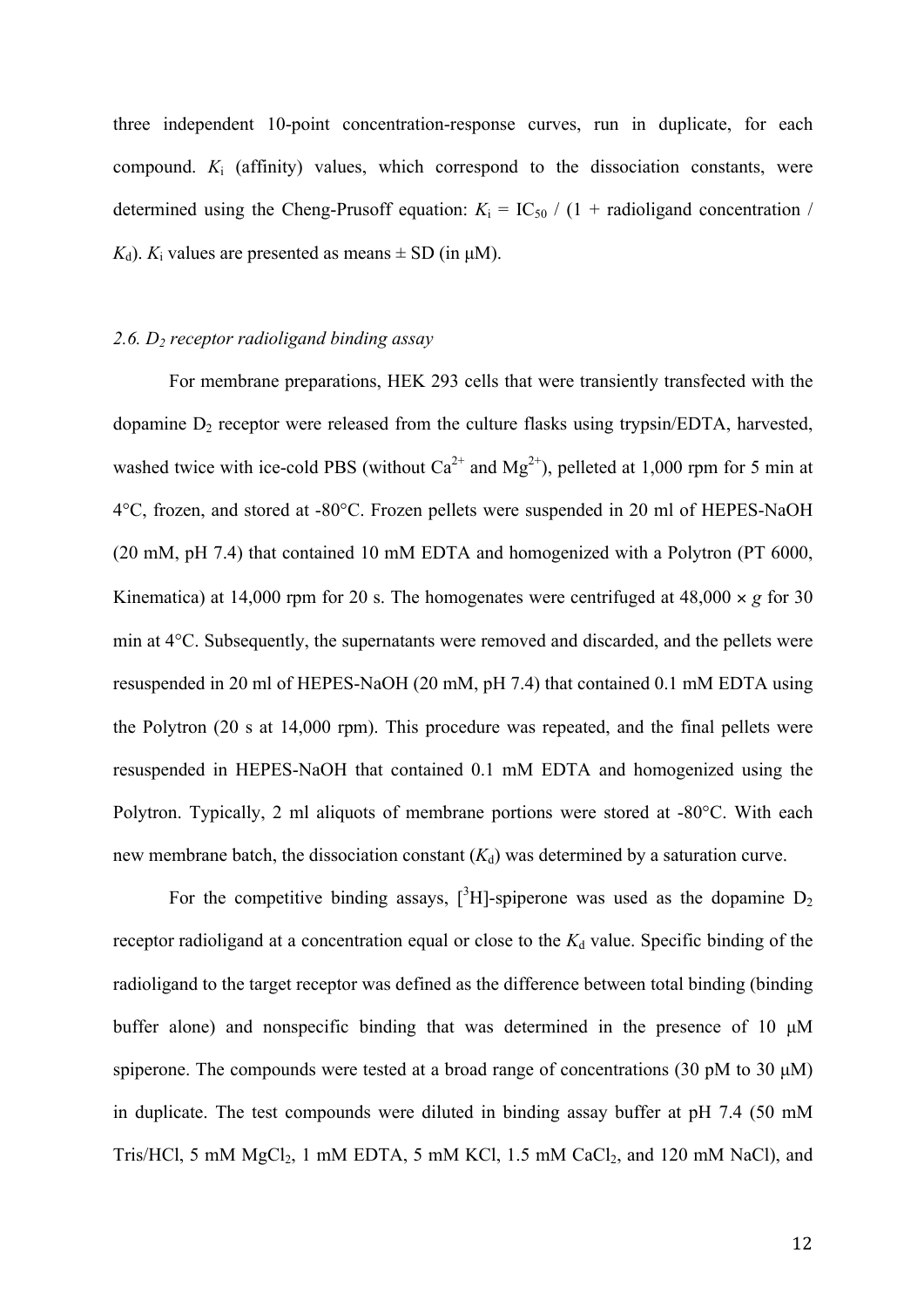dilution curves were constructed in assay microplates (Greiner, 96 well, U-bottom, PS). Radioligand (50 µl) and the membrane suspension (100 µl) were added to the assay plates (final volume in each well, 200 µl) and incubated and shaken for 1 h at room temperature. Incubations were terminated by rapid filtration through Unifilter-96 plates (Packard Instrument Company) and GF/C glass filters (PerkinElmer) that were presoaked for a minimum of 1 h in 0.3% polyethylenimine and washed three times with ice-cold washing buffer (50 mM Tris/HCl, pH 7.4). After the addition of Microscint 40 (45 µl/well, PerkinElmer), the Unifilter-96 plates were sealed. After 1 h, radioactivity was counted using a TopCount Microplate Scintillation Counter (Packard Instrument Company).  $IC_{50}$  values were determined by calculating nonlinear regression curves for a one-site model using at least three independent 10-point concentration-response curves, run in duplicate, for each compound.  $K_i$  (affinity) values, which correspond to the dissociation constants, were determined using the Cheng-Prusoff equation:  $K_i = IC_{50} / (1 + \text{radio}$  concentration /  $K_d$ ).  $K_i$  values are presented as means  $\pm$  SD (in  $\mu$ M).

#### *2.7. Monoamine transporter radioligand binding assays*

HEK 293 cells that stably expressed the human norepinephrine transporter (hNET), human serotonin transporter (hSERT), or human dopamine transporter (hDAT) were cultured, and cells were collected and washed three times with ice-cold PBS, pelleted at 1,000 rpm for 5 min at 4°C, frozen, and stored at -80°C. Frozen pellets were then resuspended in 400 ml of HEPES-NaOH (20 mM, pH 7.4) that contained EDTA (10 mM) at 4°C. After homogenization with a Polytron (PT 6000, Kinematics) at 10,000 rpm for 15 s, the homogenates were centrifuged at  $48,000 \times g$  for 30 min at  $4^{\circ}$ C. Aliquots of the membrane stocks were frozen at -80°C.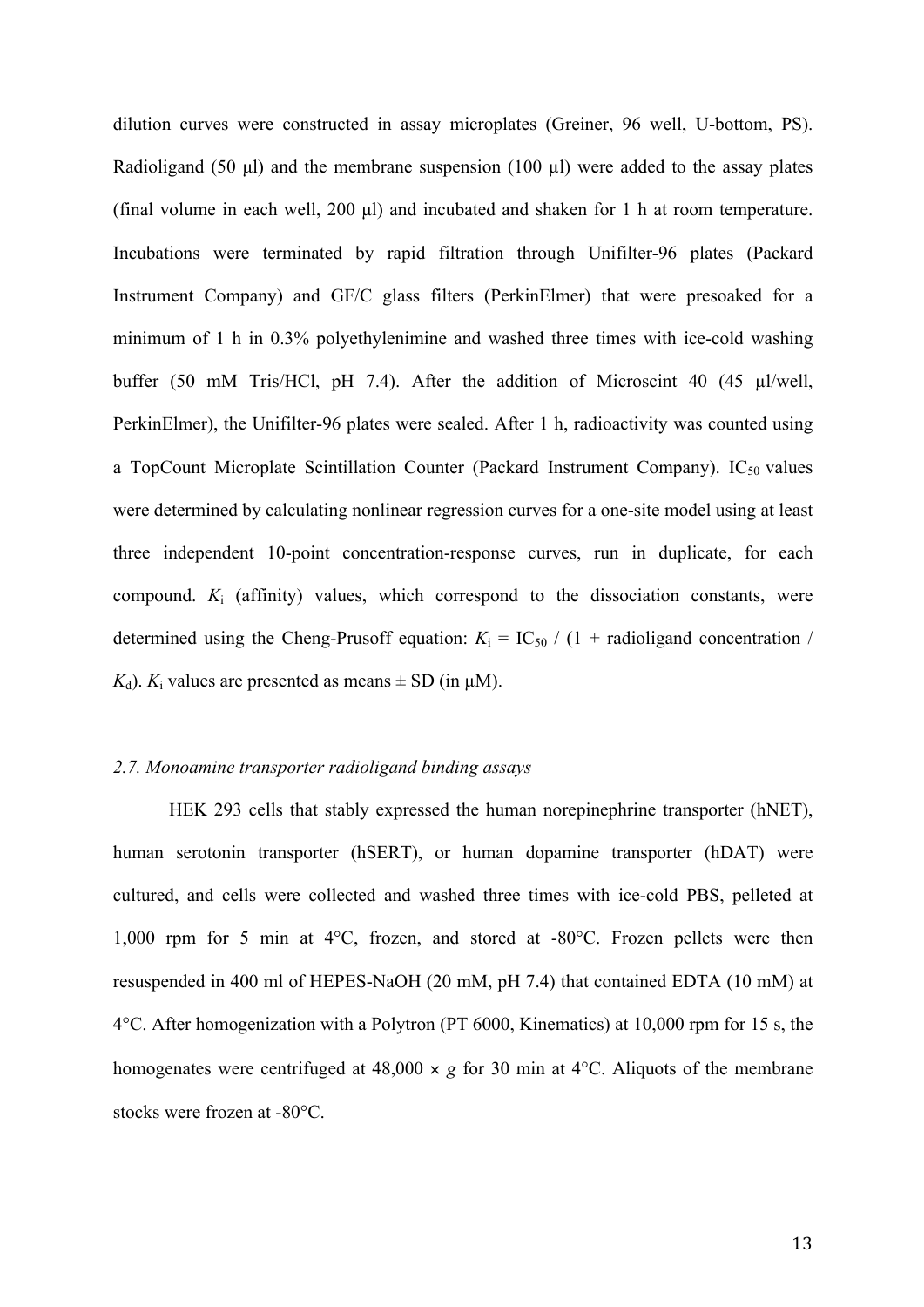For the competitive binding assays, *N*-methyl- $[^3H]$ -nisoxetine,  $[^3H]$ -citalopram, and [<sup>3</sup>H]-WIN35,428 were used as hNET, hSERT, and hDAT radioligands, respectively, at concentrations equal or close to the  $K_d$  values. Specific binding of the radioligand to the target transporters was defined as the difference between total binding (binding buffer alone) and nonspecific binding that was determined in the presence of 10 µM indatraline. The compounds were tested at a broad range of concentrations (30 pM to 30 µM) in duplicate. The test compounds were diluted in binding assay buffer at pH 7.4 (126 mM NaCl, 2.7 mM KCl, 10 mM Na<sub>2</sub>HPO<sub>4</sub>, and 1.76 mM KH<sub>2</sub>PO<sub>4</sub>), and dilution curves were constructed in 96well OptiPlates (PerkinElmer). Membrane stocks were thawed and resuspended to a concentration of approximately 60 µg protein/ml binding assay buffer using a Polytron tissue homogenizer. The membrane homogenates were then lightly mixed for 5-30 min with polyvinyl toluene (PCT) wheatgerm agglutinin-coated scintillation proximity assay beads (WGA-SPA, Amersham Biosciences) at 11.5 mg beads/well. The membrane/bead mixture (50 µl) was added to each well of the assay plate that contained the radioligand (50 µl) and the test compounds (final volume in each well, 200 µl) to start the assay. The assay plates were sealed, incubated for 2 h at room temperature with agitation, and counted in the PVT SPA counting mode of a TopCount Microplate Scintillation Counter (Packard Instrument Company). IC<sub>50</sub> values were determined by calculating nonlinear regression curves for a onesite model using at least three independent 10-point concentration-response curves, run in duplicate, for each compound.  $K_i$  (affinity) values, which correspond to the dissociation constants, were determined using the Cheng-Prusoff equation:  $K_i = IC_{50} / (1 + radioligand)$ concentration /  $K_d$ ).  $K_i$  values are presented as means  $\pm$  SD (in  $\mu$ M).

# *2.8. Functional activity at the serotonin 5-HT2A receptor*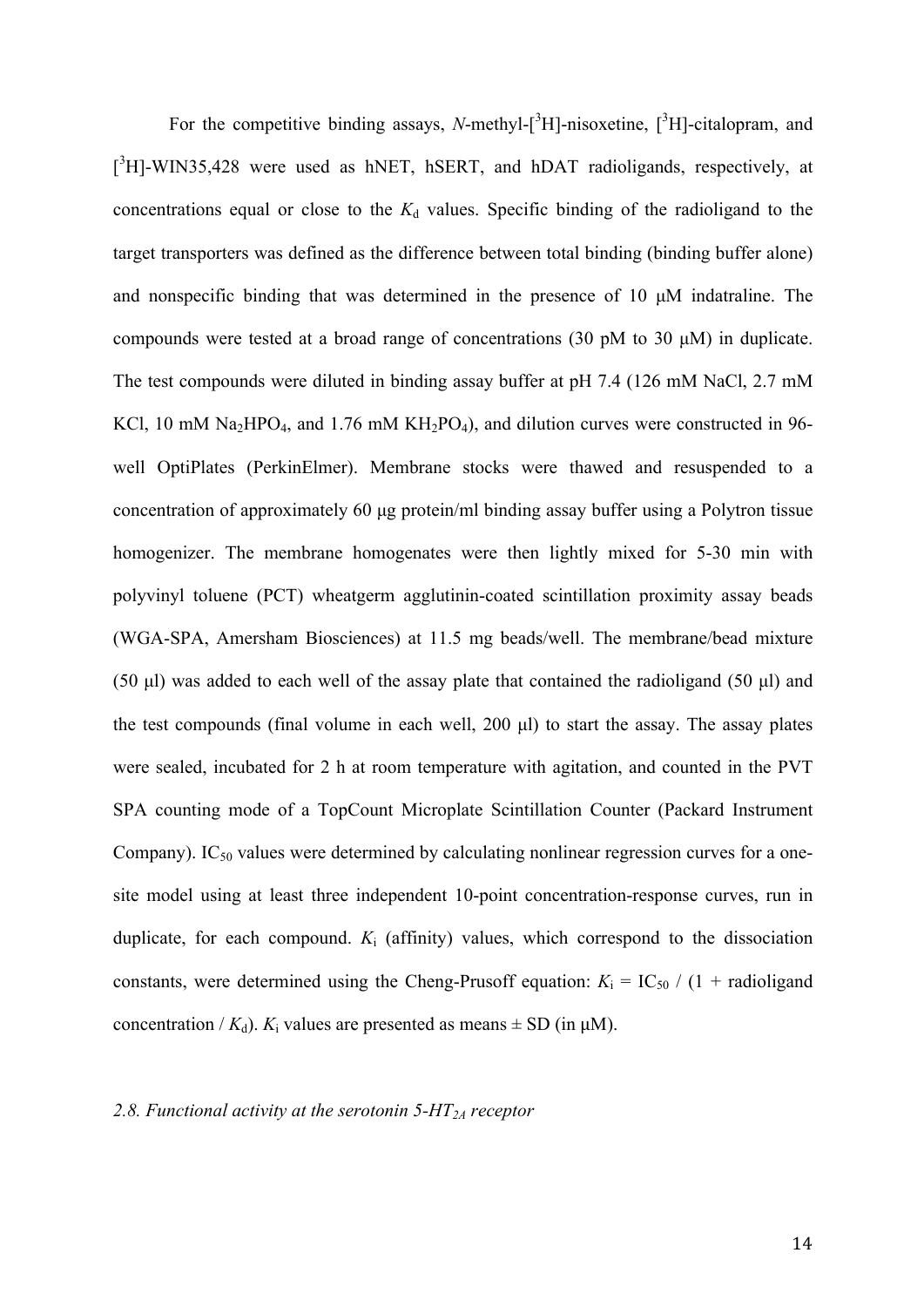Mouse embryonic fibroblasts (NIH-3T3 cells) that expressed the human  $5-HT_{2A}$ receptor were incubated in HEPES-Hank's Balanced Salt Solution (HBSS) buffer (Gibco, Zug, Switzerland; 70,000 cells/100 µl) for 1 h at 37°C in 96-well poly-D-lysine-coated plates. To each well, 100 µl of dye solution (fluorescence imaging plate reader [FLIPR] calcium 5 assay kit; Molecular Devices, Sunnyvale, CA, USA) was added, and the plates were incubated for 1 h at 37°C. The plates were placed in a FLIPR, and 25 µl of the test drugs that were diluted in HEPES-HBSS buffer that contained 250 mM probenicid was added online. The increase in fluorescence was then measured, and  $EC_{50}$  values were derived from the concentration-response curves using nonlinear regression. The maximal receptor activity (efficacy) is expressed relative to 5-HT activity, which was set to 100%.

#### *2.9. Functional activity at the serotonin 5-HT2B receptor*

HEK 293 cells that expressed the human  $5-HT_{2B}$  receptor were incubated in growth medium (high-glucose DMEM; Invitrogen, Zug, Switzerland), 10 ml/L penicillin/streptomycin (Gibco, Zug, Switzerland), 10% fetal calf serum (non-dialyzed, heatinactivated), and 250 mg/L Geneticin at a density of 50,000 cells/well at 37°C in poly-Dlysine-coated 96-well plates overnight. The growth medium was then removed by snap inversion, and 100 µl of the calcium indicator Fluo-4 solution (Molecular Probes, Eugene, OR, USA) was added to each well. The plates were incubated for 45 min at 31°C before the Fluo-4 solution was removed by snap inversion, and 100 µl of Fluo-4 solution was added a second time for 45 min at 31°C. The cells were washed with HBSS and 20 mM HEPES (assay buffer) immediately before testing using an EMBLA cell washer, and 100 µl assay buffer was added. The plates were placed in a FLIPR, and 25 µl of the test substances that were diluted in assay buffer was added online. The increase in fluorescence was then measured, and  $EC_{50}$  values were derived from the concentration-response curves using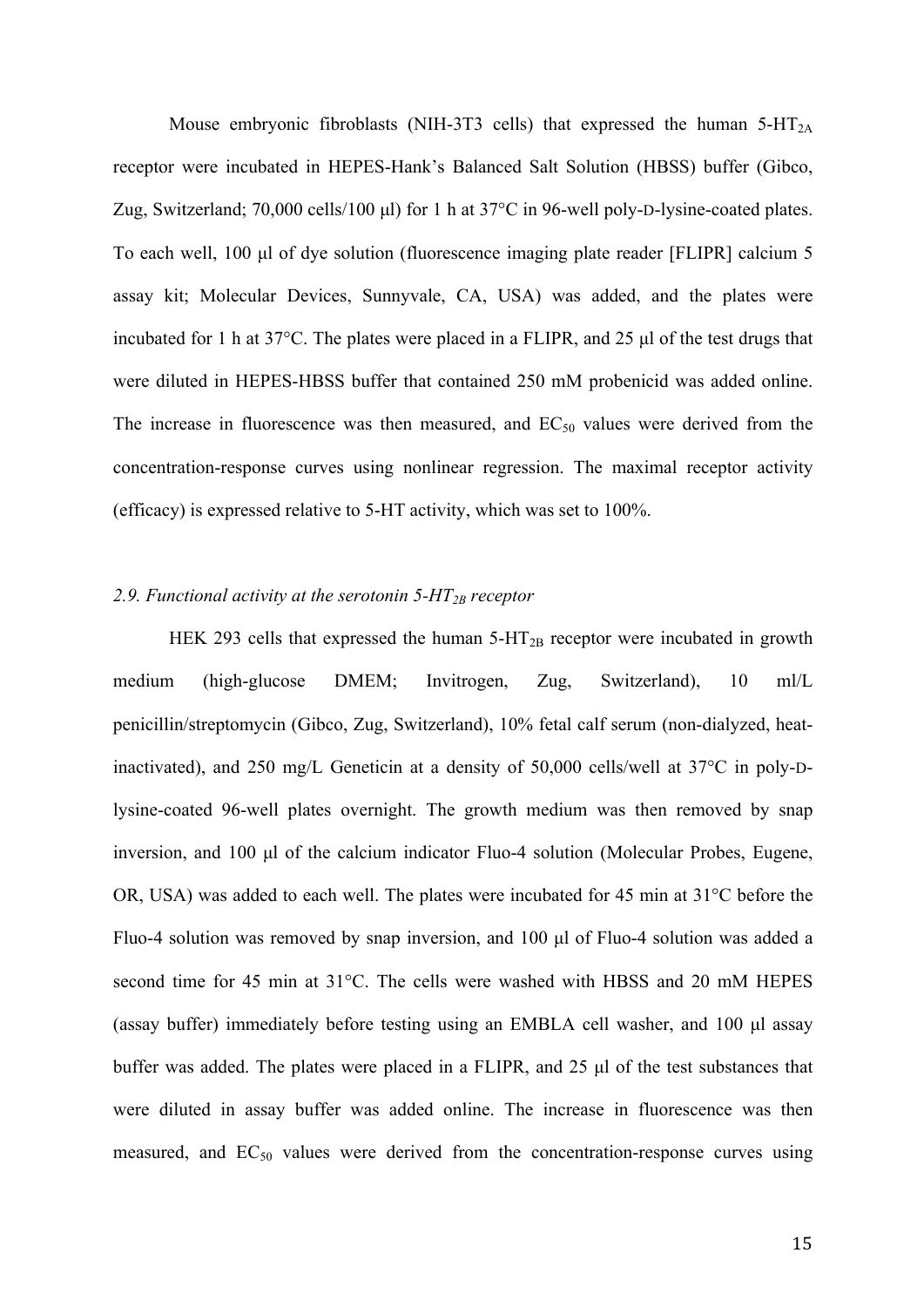nonlinear regression. The maximal receptor activity (efficacy) is expressed relative to 5-HT activity, which was set to 100%.

#### *2.10. Functional activity at the human TAAR1 receptor*

Recombinant HEK 293 cells that expressed human TAAR<sub>1</sub> were grown at  $37^{\circ}$ C and 5% CO2/95% air in 250 ml Falcon culture flasks in 30 ml of culture medium. The cell culture medium contained high-glucose DMEM, 10% fetal calf serum (heat inactivated for 30 min at 56°C), 500 µg/ml Geneticin (Gibco), and 500 µg/ml hygromycin B. Cells were harvested when 80-90% confluence was reached. The culture medium was removed from the culture flasks, and the cells were washed once with 5 ml of PBS. After removing the wash solution, 5 ml of trypsin/EDTA solution was added for 5 min at 37°C. Afterward, 45 ml of culture medium was added to the 5 ml detached cell solution, and 50 ml was transferred to a Falcon tube. The tube was centrifuged at 900 rpm for 3 min at room temperature, and the supernatant was removed. The cell pellet was resuspended in fresh culture medium and brought to  $5 \times 10^5$ cells per ml. The cells were then plated into 96-well plates (BIOCOAT 6640, Becton Dickinson, Allschwil, Switzerland) with a multipipette (100 µl/well, 80,000 cells/well) and incubated for 20 h at 37°C. For the cAMP assay, the cell culture medium was removed, and 50 µl of PBS (without  $Ca^{2+}$  and  $Mg^{2+}$ ) was added. Afterward, PBS was removed by snap inversion followed by gently tapping of the plate on a tissue. Krebs-Ringer bicarbonate buffer (90 µl; Sigma-Aldrich) that contained 1 mM IBMX was added, and the plates were incubated for 60 min at  $37^{\circ}$ C and  $5\%$  CO<sub>2</sub>/95% air. All of the compounds were tested at a broad range of concentrations (300 pM to 30  $\mu$ M) in duplicate, and a standard curve (0.13 nM to 10  $\mu$ M cAMP) was constructed on each plate. A reference plate that included RO5256390, βphenylethylamine, and p-tyramine also accompanied each experiment. Typically, 30 µl of a compound solution, 30 µl of β-phenylethylamine (as maximal response), or a basal control in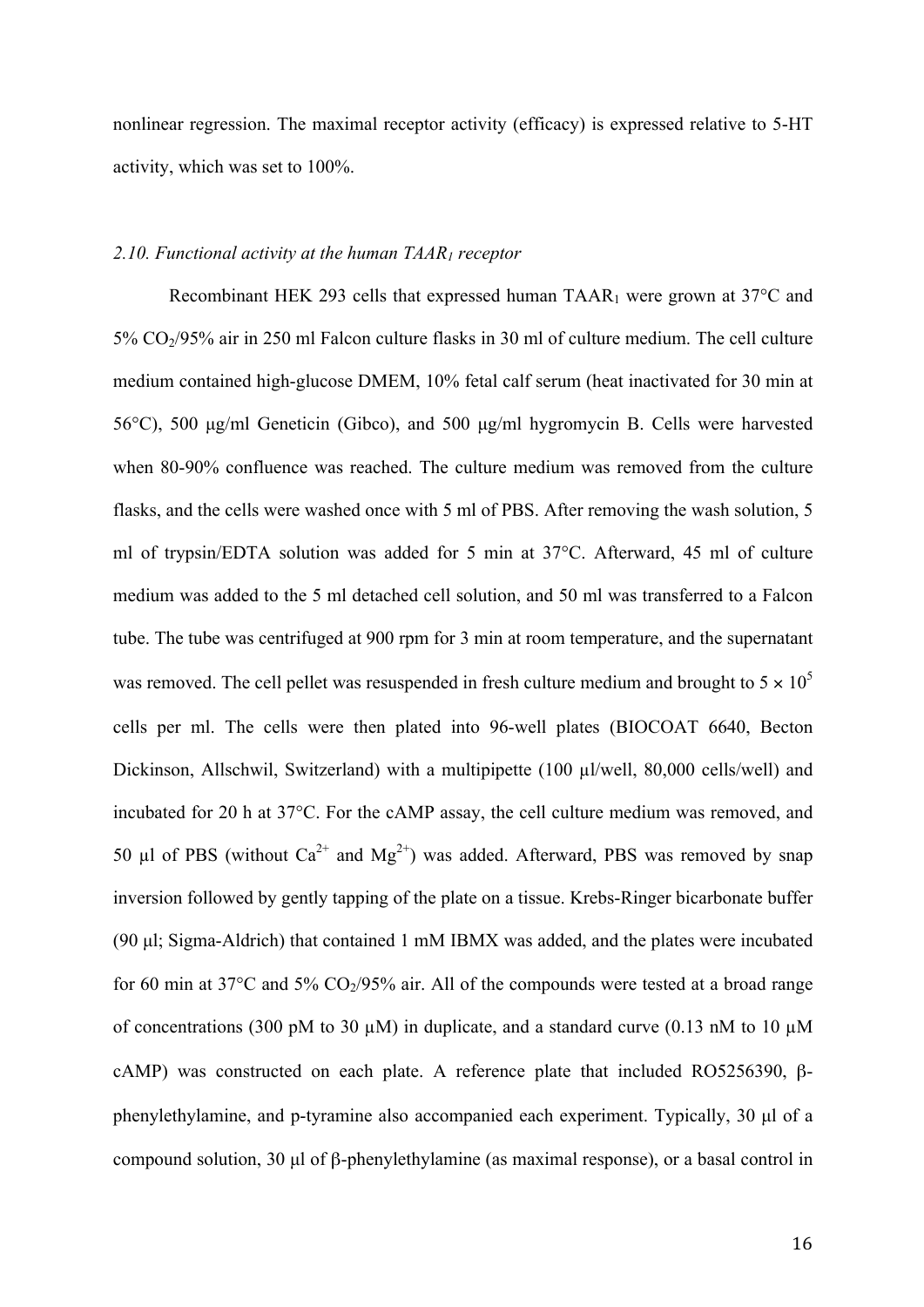PBS that contained 1 mM IBMX was then added, and the cells were incubated for 40 min at 37°C. Afterward, the cells were lysed with 50 µl of 3x detection mix solution that contained Ru-cAMP Alexa700 anti-cAMP antibody and lysis buffer for 120 min at room temperature under strong shaking using black lids. Fluorescence was measured using a NanoScan (IOM reader; 456 nm excitation wavelength; 630 and 700 nm emission wavelengths). The FRET signal was calculated as the following: FRET (700 nM) – P  $\times$  FRET (630 nM), where P = Ru (700 nM) / Ru (630 nM).

#### *2.11. Monoamine uptake transporter inhibition*

The monoamine transporter inhibition potential of the 2C-T drugs was assessed for a single high concentration of 10  $\mu$ M to exclude activity. Monoamine uptake was determined in HEK 293 cells that stably expressed the hNET, hDAT, and hSERT (Tatsumi et al., 1997) as previously described in detail (Hysek et al., 2012). Briefly, cells were cultured to 70-90% confluence in DMEM (10% fetal calf serum and 250 µg/ml Geneticin, both from Gibco), detached, and resuspended in Krebs-Ringer bicarbonate buffer (Sigma-Aldrich) at a density of 3  $\times$  10<sup>6</sup> cells/ml. For [<sup>3</sup>H]-DA uptake experiments, the uptake buffer was supplemented with 0.2 mg/ml ascorbic acid. The cell suspension (100 µl) was incubated with 25 µl of the test drugs, vehicle control, and transporter-specific inhibitors (10 µM nisoxetine for NET, 10 µM mazindol for DAT, and 10 µM fluoxetine for SERT) dissolved in buffer for 10 min in a round-bottom 96-well plate at room temperature at 450 rpm on a rotary shaker. Monoamine uptake transport was then initiated by adding 50  $\mu$ l of  $[^{3}H]$ -NE (13.1 Ci/mmol; PerkinElmer), [<sup>3</sup>H]-DA (30.0 Ci/mmol, PerkinElmer), or [<sup>3</sup>H]-5-HT (80.0 Ci/mmol; Anawa, Zürich, Switzerland) dissolved in buffer at a final concentration of 5 nM for an additional 10 min. The cell suspension (100  $\mu$ l) was then transferred to 500  $\mu$ l microcentrifuge tubes that contained 50  $\mu$ l of 3 M KOH and 200  $\mu$ l silicon oil (1:1 mixture of silicon oil types AR 20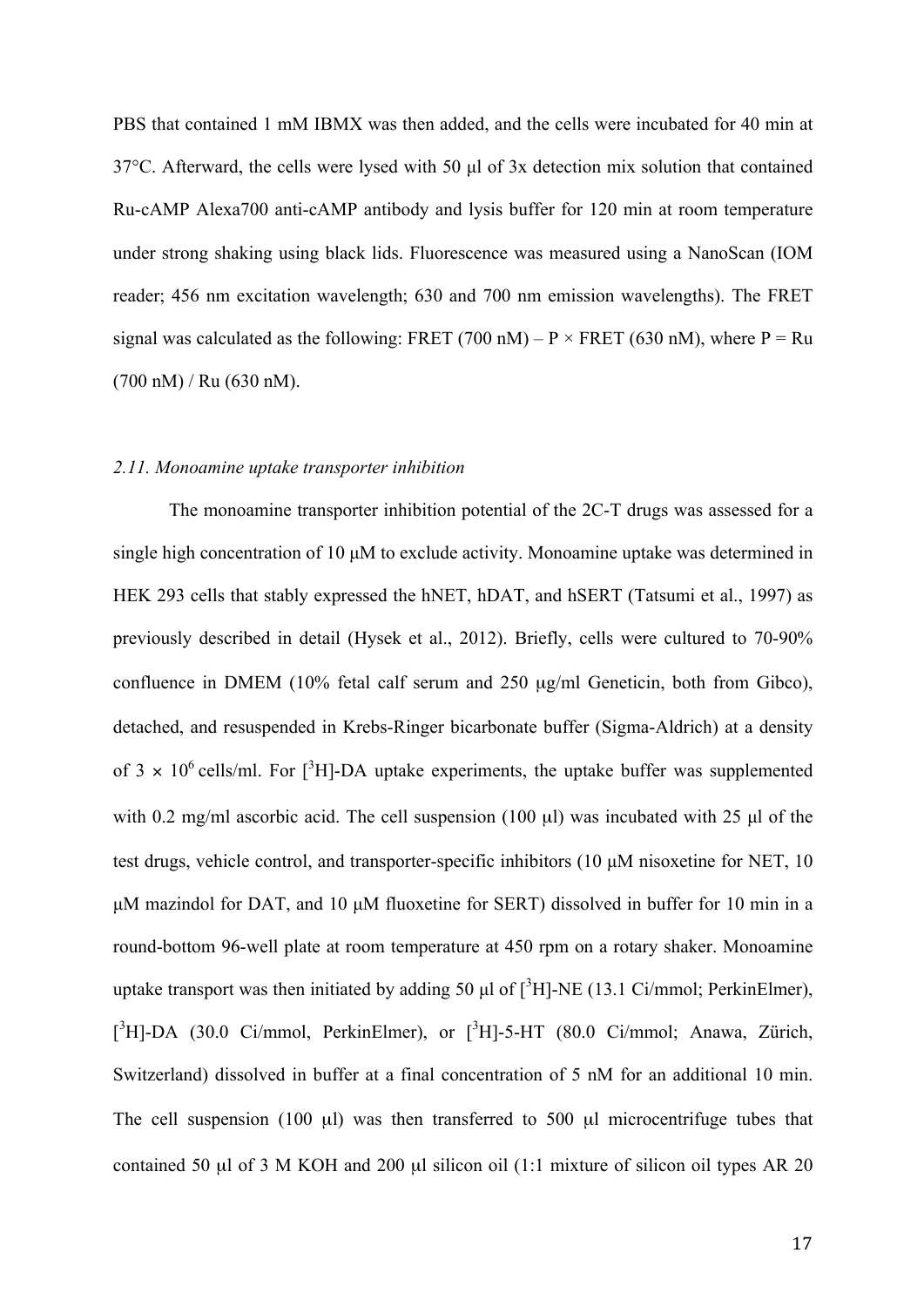and AR 200; Sigma-Aldrich). To separate the cells from the uptake buffer, they were centrifuged through silicone oil for 3 min at  $16,550 \times g$ , and the tubes were frozen in liquid nitrogen immediately afterward. The cell pellet was then cut into 6 ml scintillation vials (PerkinElmer) that contained 0.5 ml lysis buffer (0.05 M Tris-HCl, 50 mM NaCl, 5 mM EDTA, and 1% NP-40 in water), and the samples were shaken for 1 h before 5 ml of scintillation fluid (Ultimagold, PerkinElmer) was added. Monoamine uptake was then quantified by liquid scintillation counting on a Packard 1900 TR Tri-Carb Liquid Scintillation Counter (Packard Instrument Company). Nonspecific uptake that was determined in the presence of selective inhibitors was subtracted from the total counts, and monoamine uptake was compared with the vehicle control.

#### *2.12. Statistical analysis*

 $IC_{50}$  values of radioligand binding were determined by calculating nonlinear regression curves for a one-site model using at least three independent 10-point concentration-response curves for each substance. *Ki* (affinity) values, which correspond to the dissociation constants, were calculated using the Cheng-Prusoff equation. Nonlinear regression concentration-response curves were used to determine  $EC_{50}$  values for  $5-HT_{2A}$  and 5-HT2B receptor activation. Efficacy (maximal activity) is expressed relative to the activity of 5-HT, which was used as a control set to 100%. Monoamine uptake of three independent experiments was compared with vehicle controls using analysis of variance followed by Dunnett's multiple-comparison test.

#### **3. Results**

#### *3.1. Interactions with serotonin receptors*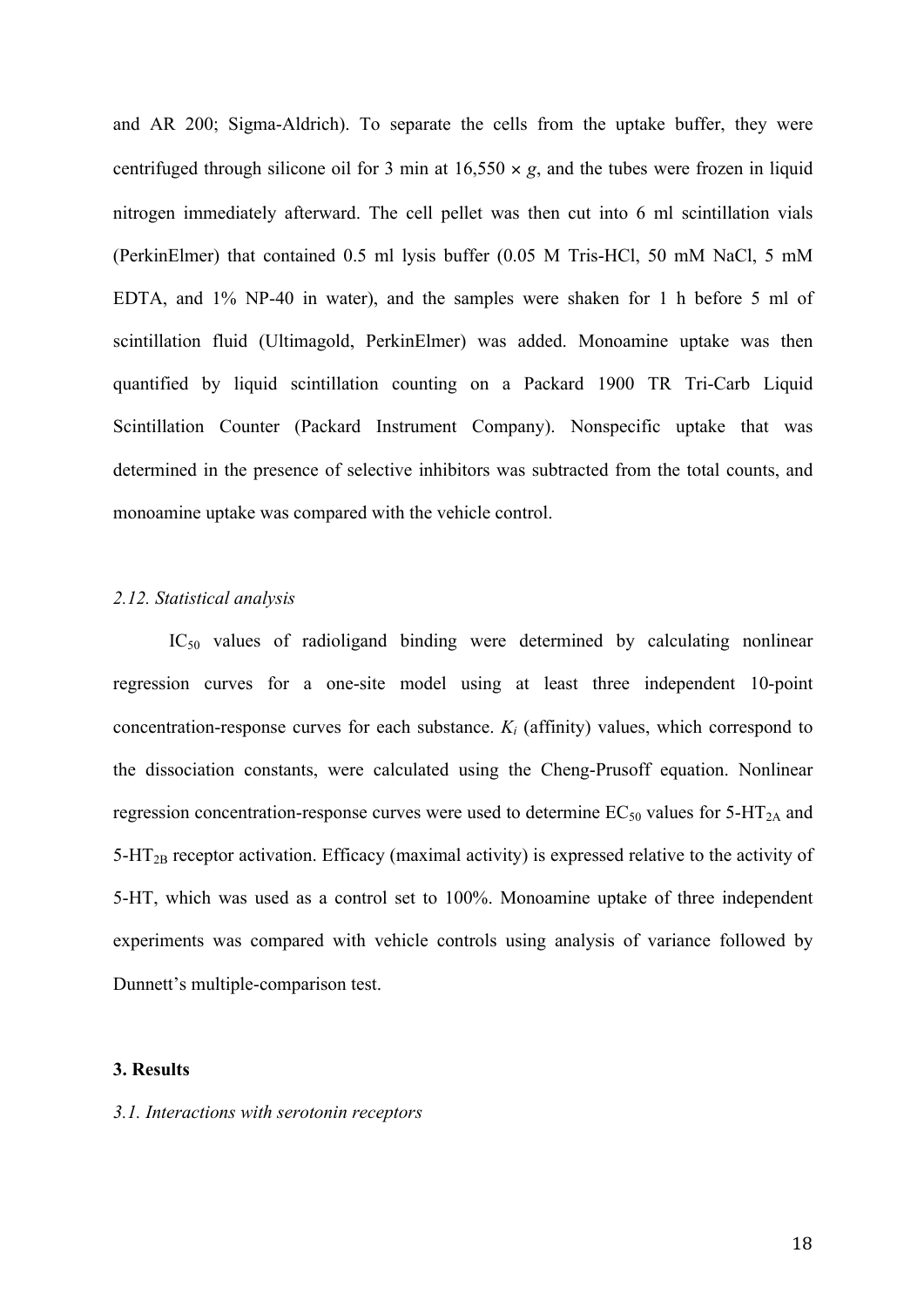The binding affinities and activation potency of 2C-T drugs to serotonin receptors are listed in Table 1. All of the drugs bound to the  $5-HT<sub>1A</sub>$  receptor in the range of 660-2,370 nM and bound to the 5-HT<sub>2A</sub> receptor in the range of 1-54 nM, with an activation potency of 1-53 nM and activation efficacy of 3-75%. All of the drugs except 2C-T-27 and 2C-T-33 activated the  $5-\text{HT}_{2B}$  receptor, with an activation potency of  $44-3,310 \text{ nM}$  and activation efficacy of 28-75%. All of the drugs bound to the  $5-\text{HT}_{2C}$  receptor with affinities of 40-350 nM. 2C-B and LSD were included in Table 1 as reference psychedelics for comparison.

# *3.2. Binding to monoamine receptors and transporters*

Binding affinities of 2C-T drugs to monoamine transporters and receptors are listed in Table 2. None of the drugs bound to the tested binding region of the NET at the investigated concentration range. Only 2C-T-27, 2C-T-31, and 2C-T-33 bound to the DAT, with affinities of 4.8-7.7  $\mu$ M. Only 2C-T-3 bound to the SERT, with a  $K_i$  of 7.2  $\mu$ M. No affinity for adrenergic  $\alpha_{1A}$  or dopamine  $D_2$  receptors was detected *in vitro*, with the exception of 2C-T-28, 2C-T-30, 2C-T-31, and 2C-T-33, which bound to the  $\alpha_{1A}$  receptor with a  $K_i$  of 2.3-3.6  $\mu$ M. However, the drugs bound to the  $\alpha_{2A}$  receptor in the range of 97-804 nM. Furthermore, the drugs bound to rat and mouse TAAR1, with affinities of 5-68 nM and 55-2,340 nM, respectively, but did not activate the human  $TAAR<sub>1</sub>$  at the investigated concentration range. As reference, the TAAR<sub>1</sub> interactions of the partial agonist (Simmler et al., 2016) dmethamphetamine are listed in Table 2.

#### *3.3. Monoamine uptake transporter inhibition*

No significant NE, DA, or 5-HT uptake inhibition was observed for any of the 2C-T drugs at 10 µM (data not shown).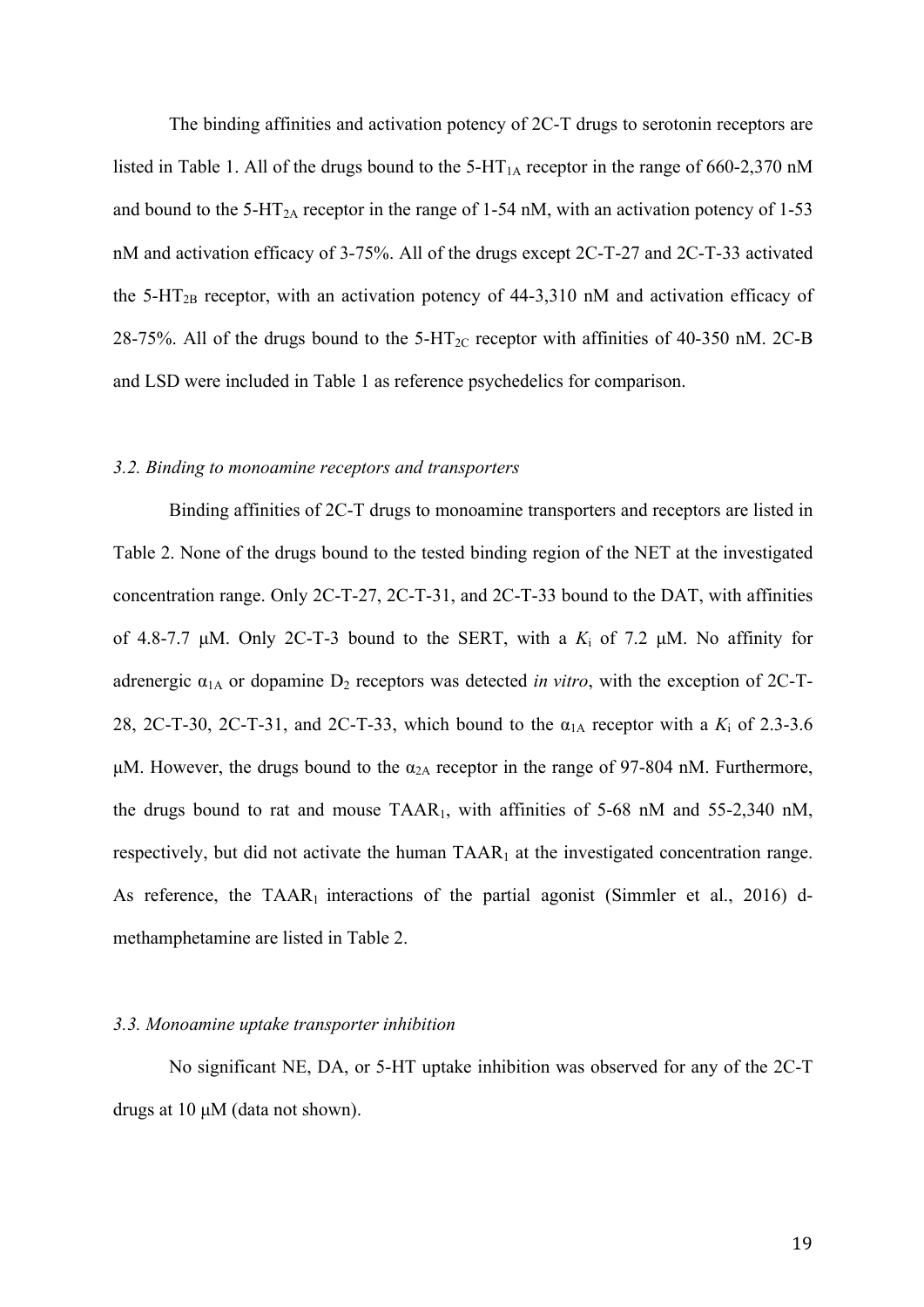#### **4. Discussion**

The compounds had 17- to 830-fold higher affinity for the  $5-HT_{2A}$  *vs.*  $5-HT_{1A}$ receptor and 4- to 44-fold higher affinity for the  $5-HT_{2A}$  *vs.*  $5-HT_{2C}$  receptor. Similarly, selectivity for the  $5-\text{HT}_2$  receptor site has been shown for 2C drugs, NBOMe derivatives, and phenylisopropylamine hallucinogens (substituted amphetamines) but not for other psychedelics of the tryptamine class or LSD (Fantegrossi et al., 2005; Halberstadt and Geyer, 2011; Pierce and Peroutka, 1989; Rickli et al., 2015; Rickli et al., 2016; Titeler et al., 1988). In accordance with those findings, in our study 2C-B had selectivity ratios in the range of the 2C-T drugs and LSD was less selective with  $5-HT_{2A}$  *vs.*  $5-HT_{1A}$  and  $5-HT_{2A}$  *vs.*  $5-HT_{2C}$  ratios of 0.28 and 2.6, respectively.

The three benzylthiophenethylamines (2C-T-27, 2C-T-31, and 2C-T-33) most potently bound to the  $5-HT_{2A}$  receptor, with affinities of 1.6-3.8 nM. However, they had the lowest receptor activation potential for the  $5-\text{HT}_{2A}$  receptor (26-53 nM) and negligible or no activation potential for the  $5-HT_{2B}$  receptor. These three benzylthiophenethylamines also most potently bound to the  $5-HT_{2A}$  receptor in a previous test series of 11 2C-T drugs using  $[{}^{3}H]$ -LSD as the radioligand (Trachsel et al., 2013). High affinity and antagonistic properties could be expected because of the bulky and lipophilic 4-substituent (Hansen et al., 2014; Nichols et al., 1977; Seggel et al., 1990). The remaining compounds all activated the  $5-HT<sub>2A</sub>$ and  $5-\text{HT}_{2B}$  receptors in the range of 1-15 nM and 44-370 nM, respectively, with an activation efficacy of 36-75% and 28-75%, respectively. Drugs of the 2C-T series can therefore be classified as partial agonists as previously shown for other 2C drugs (Moya et al., 2007; Rickli et al., 2015) and similar psychedelic effects may be expected. Several fluorine-containing compounds were investigated. The  $5-HT_{2A}$  and  $5-HT_{2C}$  receptor affinity of 2C-T-7 was higher (3.2- and 2.5-fold, respectively) compared with its monofluorinated analog 2C-T-28. Compared with its monofluorinated analog 2C-T-30, 5-HT<sub>2</sub> binding affinity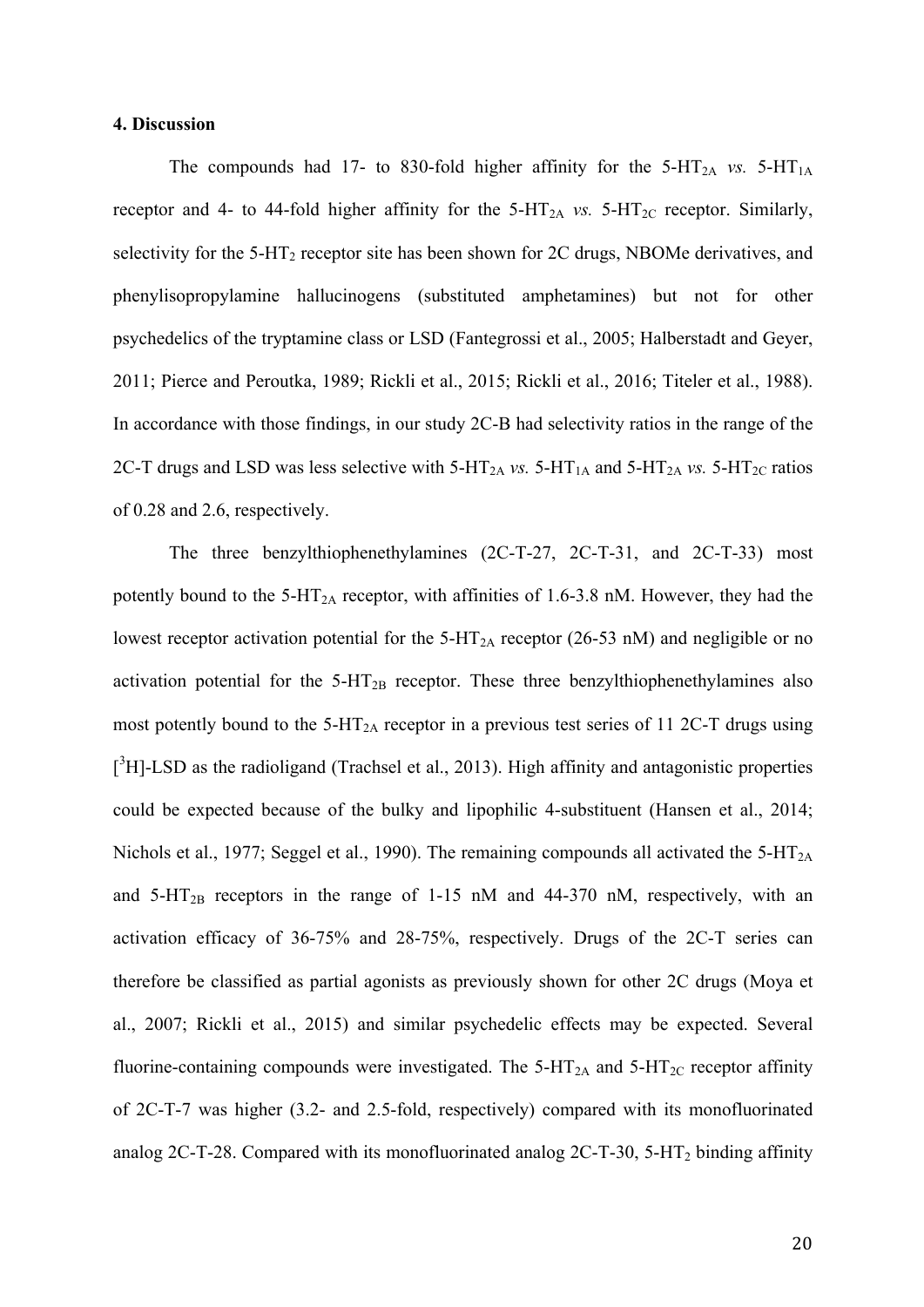also increased for 2C-T-19 (1.4- and 1.6-fold increase in affinity for  $5-HT_{2A}$  and  $5-HT_{2C}$ receptors, respectively). A decrease in affinity by fluorine has previously been described for 2C-T-30 in radioligand binding assays using  $[^{3}H]$ -LSD-labeled cloned 5-HT<sub>2A</sub> receptors (Trachsel, 2012). However, although 2C-T-7 had a higher activation potential for  $5-HT_{2A}$  and 5-HT2B receptors compared with 2C-T-28, the activation potential of 2C-T-19 for both receptors was lower compared with 2C-T-30. The difluoroethyl derivative 2C-T-21.5 and trifluoroethyl derivative 2C-T-22 had comparable affinities for  $5-HT_{2A}$  and  $5-HT_{2C}$  receptors. However, 2C-T-21.5 had a higher activation potential for the  $5-HT<sub>2A</sub>$  receptor, whereas 2C-T-22 had a higher activation potential for the  $5-HT_{2B}$  receptor. In a previous study (Rickli et al., 2015), 2C-T-2, the non-fluorinated analog of 2C-T-21.5 and 2C-T-22, had slightly higher affinity for 5-HT<sub>2A</sub> and 5-HT<sub>2C</sub> receptors (9 and 67  $\mu$ M, respectively) compared with 2C-T-21.5 and 2C-T-22. In the present study, however, the  $5-HT_{2A}$  and  $5-HT_{2B}$  receptor activation potency of 2C-T-21.5 and 2C-T-22, respectively, was higher than the previously determined receptor activation potency for 2C-T-2 (Rickli et al., 2015). Therefore, although terminal fluorinating appears to decrease 5-HT receptor affinity, it may increase activation potential in some cases.

In the radioligand binding assay, none of the substances bound to the investigated NET binding site, and none of the compounds significantly inhibited NE uptake at 10  $\mu$ M. Only 2C-T-27, 2C-T-31, and 2C-T-33 bound to the DAT, with affinities of 4.8-7.7  $\mu$ M. Only 2C-T-3 bound to the SERT, with an affinity of 7.2 µM. However, no DA or 5-HT uptake inhibition was observed for any of the compounds at 10 µM. Transporter binding and inhibition may occur at higher concentrations, which has been shown previously for 2C-T-2, 2C-T-4, and 2C-T-7 (Rickli et al., 2015). However, given the potent interactions with serotonergic receptors, the monoamine transporter interactions of 2C-T drugs are likely not clinically relevant and were not investigated at higher concentrations in the present study. No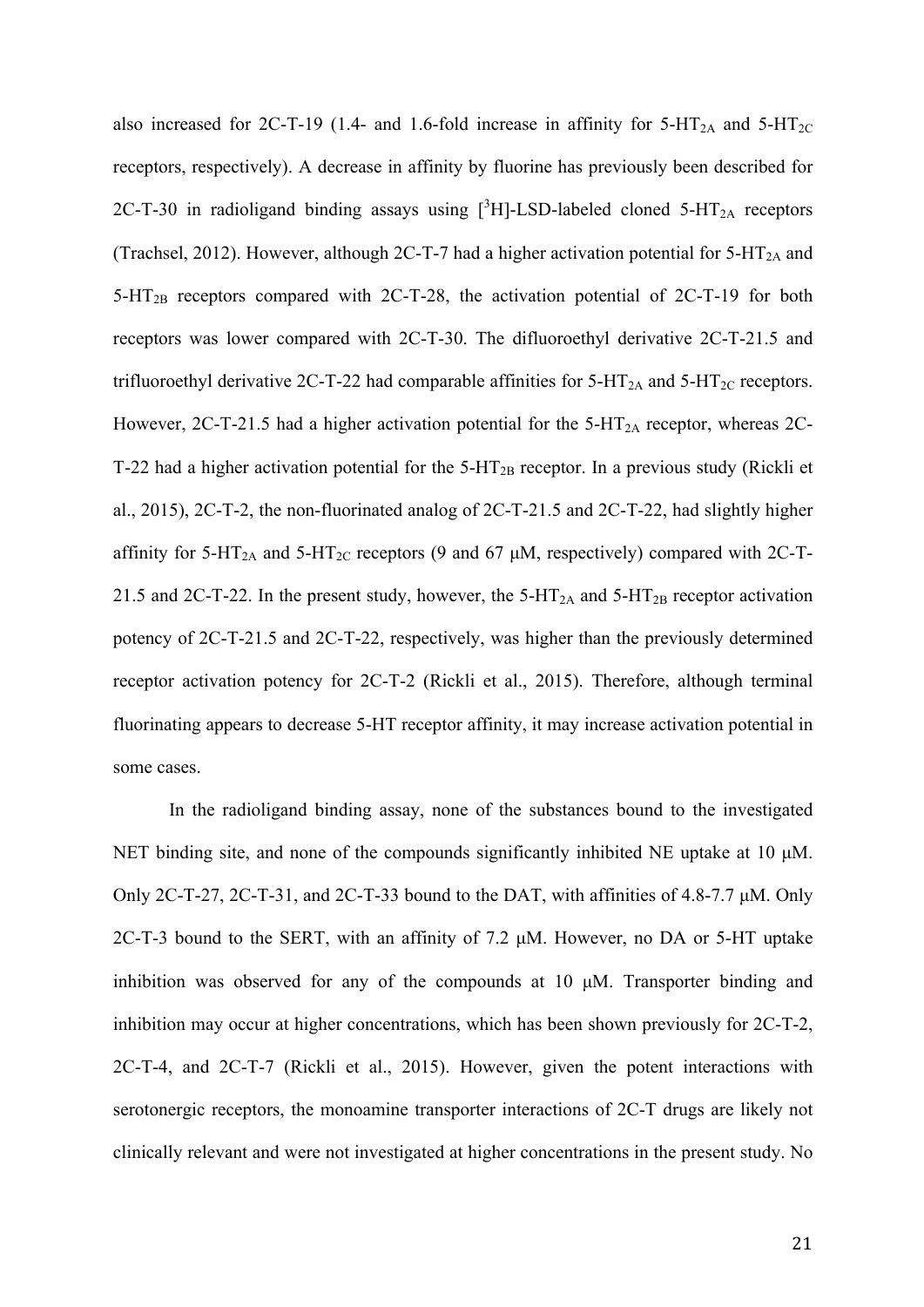interactions with dopaminergic  $D_2$  or adrenergic  $\alpha_{1A}$  receptors were observed in the radioligand binding assays, with the exception of low-affinity binding of 2C-T-28, 2C-T-30, 2C-T-31, and 2C-T-33 to the  $\alpha_{1A}$  receptor. However, all of the drugs bound to the  $\alpha_{2A}$ receptor, with an affinity of 97-804 nM. The selectivity for  $\alpha_{2A}$  over  $\alpha_{1A}$  receptors has previously been reported for 2C drugs but not NBOMe compounds, which bound to both receptors with submicromolar affinity (Rickli et al., 2015). All of the drugs potently bound to the rat  $TAAR_1$  in the range of 5-68 nM and less potently to the mouse  $TAAR_1$  in the range of 55-2,340 nM. However, the compounds were inactive at the human  $TAR<sub>1</sub>$  in the functional assays ( $EC_{50}$  > 30 µM). Consistent with our results, a rank order affinity for rat > mouse > human TAAR<sub>1</sub> has previously been described for substituted phenethylamines with bulky residues (Lewin et al., 2008; Simmler et al., 2016; Wainscott et al., 2007).

The psychoactive dose of phenethylamines cannot be explained solely by data from *in vitro* assays. For example, Shulgin proposed a dose of 60-100 mg and duration of 3-5 h for 2C-T-1; for 2C-T-4, he proposed a human dose of 8-20 mg and duration of 12-18 h (Shulgin and Shulgin, 1995). However, receptor binding affinities in the radioligand assays for these two compounds were comparable, and the activation potential for the  $5-HT_{2A}$  receptor was even higher for 2C-T-1 than for 2C-T-4. Therefore, other factors, such as lipophilicity, functional selectivity, and monoamine oxidase (MAO) and cytochrome P450 (CYP) metabolism, may influence the dose and effect of the compounds. Shulgin mentioned an unusual subjective variability for 2C-T drugs in the book *PiHKAL* (Shulgin and Shulgin, 1995). MAO-A, MAO-B, and to a lesser extent CYP2D6 were identified as the main enzymes that are involved in the deamination of 2C-T-2 and 2C-T-7 (Theobald and Maurer, 2007). A study with methoxylated and alkylthio amphetamine derivatives, however, did not find a correlation between the MAO inhibitory potential of the drugs and hallucinogenic potency reported in humans (Scorza et al., 1997). Other human doses were reported for most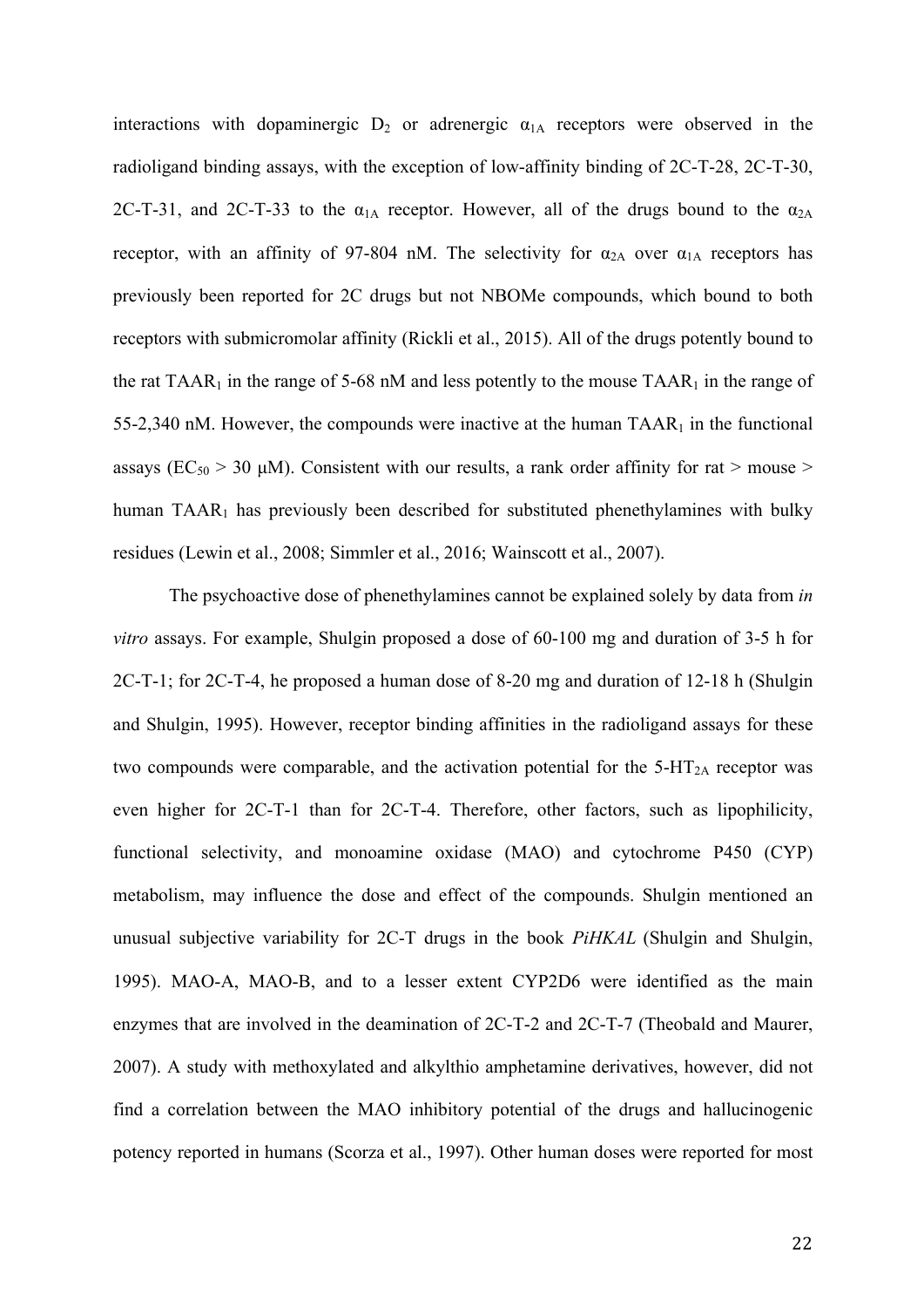of the 2C-T drugs, and dose estimates started at 8 mg for the most potent compounds (Shulgin and Shulgin, 1995; Trachsel et al., 2013). A higher human dose (80-130 mg) was described for 2C-T-27 (Trachsel, 2012), consistent with the lower  $5$ -HT<sub>2A</sub> receptor activation potency that was found in the present study.

# **5. Conclusion**

We characterized sparsely studied potent psychoactive drugs, providing insights into the relationship between the structure and  $5-HT_2$  receptor binding and activation of psychedelic phenethylamines. 2C-T drugs potently bound to  $5-HT_{2A}$  and  $5-HT_{2C}$  receptors and had affinity for 5-HT<sub>1A</sub> and  $\alpha_{2A}$  receptors. Furthermore, 2C-T drugs were potent 5-HT<sub>2A</sub> and  $5-\text{HT}_{2B}$  partial agonists with the exception of benzylthiophenethylamines, which had no or negligible activation potential for the  $5-HT_{2B}$  receptor.

# **Author Contributions**

D.L., D.T., and M.E.L. designed the research. D.L. and M.C.H. performed the research. D.L., M.C.H., and M.E.L. analyzed the data. D.L., M.C.H., and M.E.L. wrote the paper.

#### **Acknowledgements**

This work was supported by the Federal Office of Public Health (no. 16.921318). The authors thank Sylvie Chaboz and Danièle Buchy for technical assistance and Michael Arends for text editing.

#### **Conflict of Interest**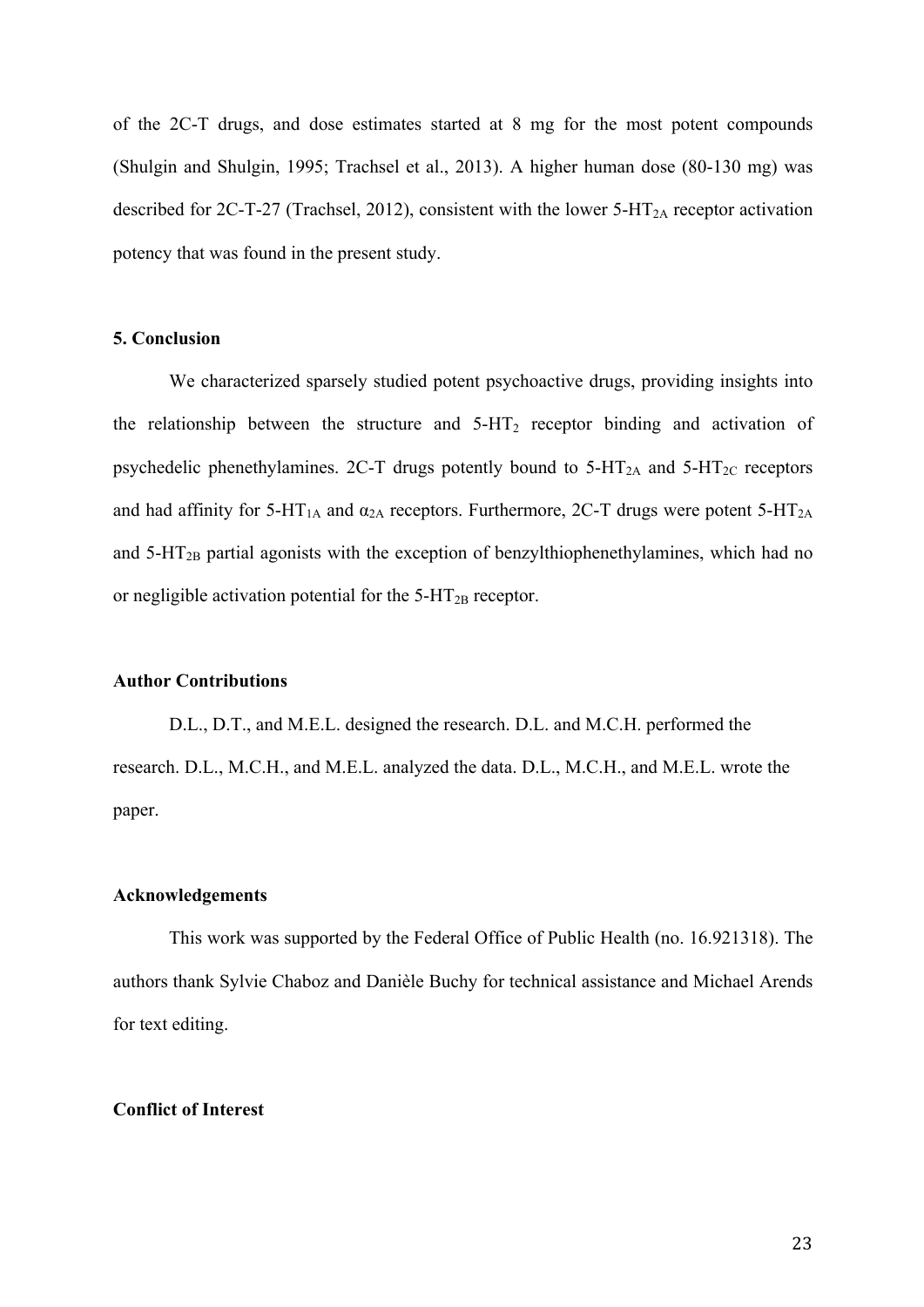D.T. is an employee of ReseaChem GmbH. M.C.H. is an employee of F. Hoffmann-La Roche. The other authors do not have any conflicts of interest to declare for this work.

#### **Appendix A. Supplementary Data**

Tables with cell culture and assay conditions can be found in the supplementary data.

# **References**

Bosak, A., LoVecchio, F., Levine, M., 2013. Recurrent seizures and serotonin syndrome following "2C-I" ingestion. J Med Toxicol 9, 196-198.

Brandt, S.D., King, L.A., Evans-Brown, M., 2014. The new drug phenomenon. Drug Test Anal 6, 587-597.

Curtis, B., Kemp, P., Harty, L., Choi, C., Christensen, D., 2003. Postmortem identification and quantitation of 2,5-dimethoxy-4-*n*-propylthiophenethylamine using GC-MSD and GC-NPD. J Anal Toxicol 27, 493-498.

de Boer, D., Bosman, I., 2004. A new trend in drugs-of-abuse: the 2C-series of phenethylamine designer drugs. Pharm World Sci 26, 110-113.

Dean, B.V., Stellpflug, S.J., Burnett, A.M., Engebretsen, K.M., 2013. 2C or not 2C: phenethylamine designer drug review. J Med Toxicol 9, 172-178.

Fantegrossi, W.E., Harrington, A.W., Eckler, J.R., Arshad, S., Rabin, R.A., Winter, J.C., Coop, A., Rice, K.C., Woods, J.H., 2005. Hallucinogen-like actions of 2,5-dimethoxy-4-(*n*) propylthiophenethylamine (2C-T-7) in mice and rats. Psychopharmacology (Berl) 181, 496- 503.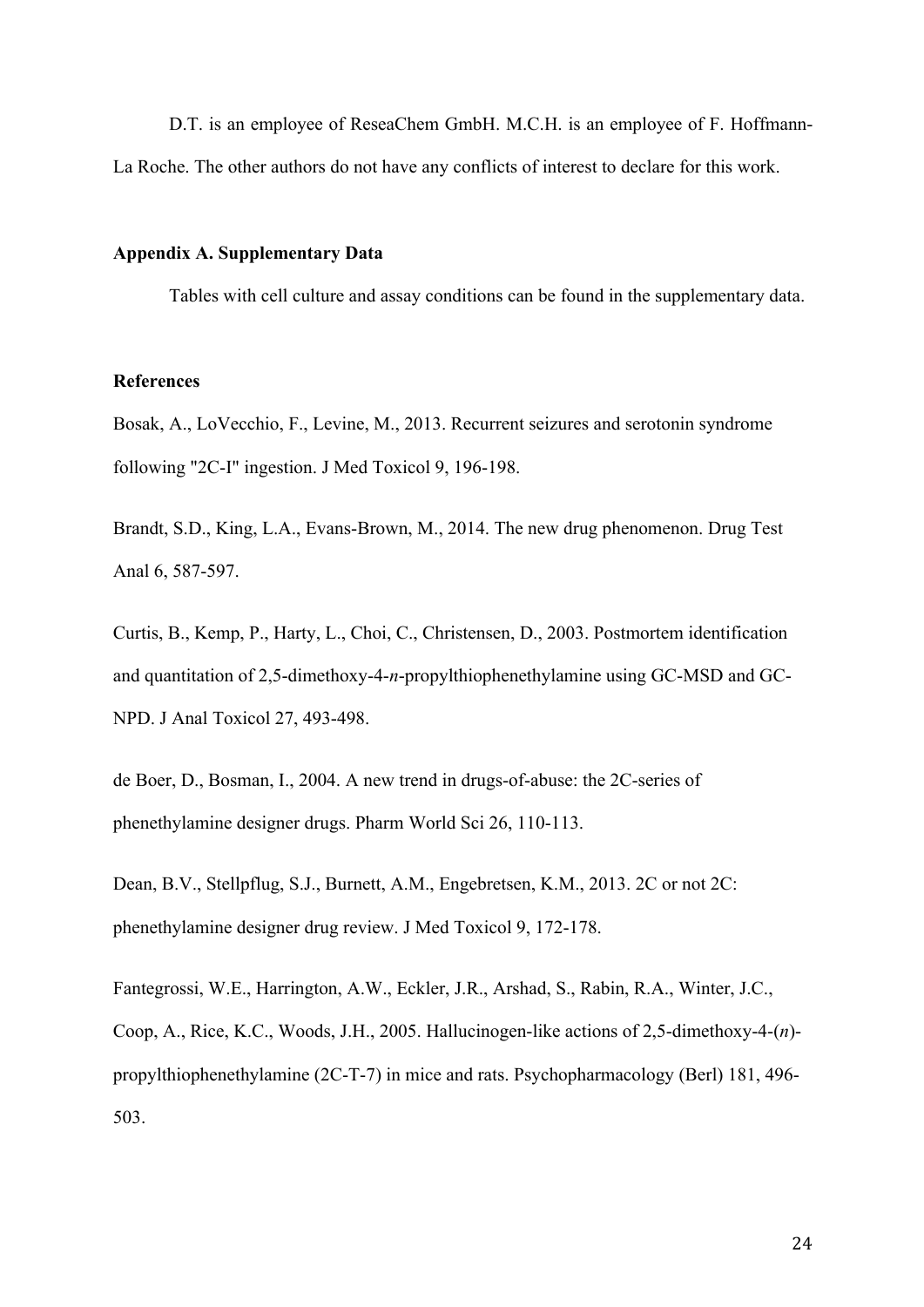Glennon, R.A., Titeler, M., McKenney, J.D., 1984. Evidence for  $5-HT_2$  involvement in the mechanism of action of hallucinogenic agents. Life Sci 35, 2505-2511.

Glennon, R.A., Young, R., Benington, F., Morin, R.D., 1982. Behavioral and serotonin receptor properties of 4-substituted derivatives of the hallucinogen 1-(2,5-dimethoxyphenyl)- 2-aminopropane. J Med Chem 25, 1163-1168.

Gonzalez, D., Torrens, M., Farre, M., 2015. Acute effects of the novel psychoactive drug 2C-B on emotions. Biomed Res Int 2015, 643878.

Halberstadt, A.L., Geyer, M.A., 2011. Multiple receptors contribute to the behavioral effects of indoleamine hallucinogens. Neuropharmacology 61, 364-381.

Hansen, M., Phonekeo, K., Paine, J.S., Leth-Petersen, S., Begtrup, M., Brauner-Osborne, H., Kristensen, J.L., 2014. Synthesis and structure-activity relationships of *N*-benzyl phenethylamines as 5-HT2A/2C agonists. ACS Chem Neurosci 5, 243-249.

Huang, H.H., Bai, Y.M., 2011. Persistent psychosis after ingestion of a single tablet of '2C-B'. Prog Neuropsychopharmacol Biol Psychiatry 35, 293-294.

Hysek, C.M., Simmler, L.D., Nicola, V.G., Vischer, N., Donzelli, M., Krähenbühl, S., Grouzmann, E., Huwyler, J., Hoener, M.C., Liechti, M.E., 2012. Duloxetine inhibits effects of MDMA ("ecstasy") in vitro and in humans in a randomized placebo-controlled laboratory study. PLoS One 7, e36476.

Lewin, A.H., Navarro, H.A., Mascarella, S.W., 2008. Structure-activity correlations for βphenethylamines at human trace amine receptor 1. Bioorg Med Chem 16, 7415-7423.

Miyajima, M., Matsumoto, T., Ito, S., 2008. 2C-T-4 intoxication: acute psychosis caused by a designer drug. Psychiatry Clin Neurosci 62, 243.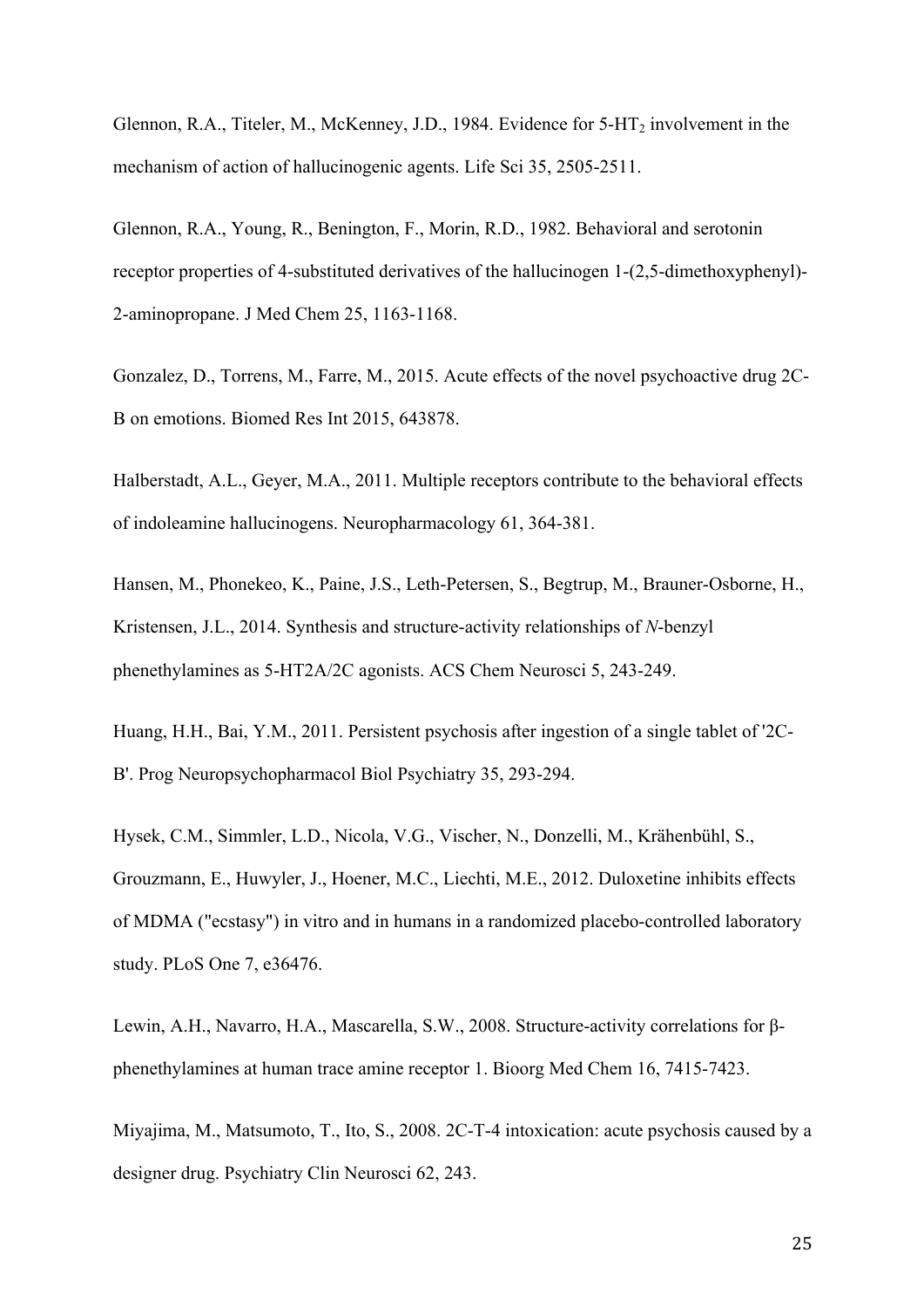Moya, P.R., Berg, K.A., Gutierrez-Hernandez, M.A., Saez-Briones, P., Reyes-Parada, M., Cassels, B.K., Clarke, W.P., 2007. Functional selectivity of hallucinogenic phenethylamine and phenylisopropylamine derivatives at human 5-hydroxytryptamine 5-HT<sub>2A</sub> and 5-HT<sub>2C</sub> receptors. J Pharmacol Exp Ther 321, 1054-1061.

Nelson, D.L., Lucaites, V.L., Wainscott, D.B., Glennon, R.A., 1999. Comparisons of hallucinogenic phenylisopropylamine binding affinities at cloned human  $5-HT_{2A}$ ,  $5-HT_{2B}$  and  $5-\text{HT}_{2C}$  receptors. Naunyn-Schmiedeberg's Archives of Pharmacology 359, 1-6.

Nichols, D.E., 2004. Hallucinogens. Pharmacol Ther 101, 131-181.

Nichols, D.E., 2016. Psychedelics. Pharmacol Rev 68, 264-355.

Nichols, D.E., Shulgin, A.T., Dyer, D.C., 1977. Directional lipophilic character in a series of psychotomimetic phenethylamine derivatives. Life Sci 21, 569-575.

Nikolaou, P., Papoutsis, I., Stefanidou, M., Spiliopoulou, C., Athanaselis, S., 2015. 2C-I-NBOMe, an "N-bomb" that kills with "Smiles": toxicological and legislative aspects. Drug Chem Toxicol 38, 113-119.

Orsolini, L., Papanti, D., Corkery, J., Schifano, F., 2017. An insight into the deep web; why it matters for addiction psychiatry? Hum Psychopharmacol 32.

Pierce, P.A., Peroutka, S.J., 1989. Hallucinogenic drug interactions with neurotransmitter receptor binding sites in human cortex. Psychopharmacology (Berl) 97, 118-122.

Poklis, J.L., Devers, K.G., Arbefeville, E.F., Pearson, J.M., Houston, E., Poklis, A., 2014. Postmortem detection of 25I-NBOMe [2-(4-iodo-2,5-dimethoxyphenyl)-*N*-[(2 methoxyphenyl)methyl]ethanamine] in fluids and tissues determined by high performance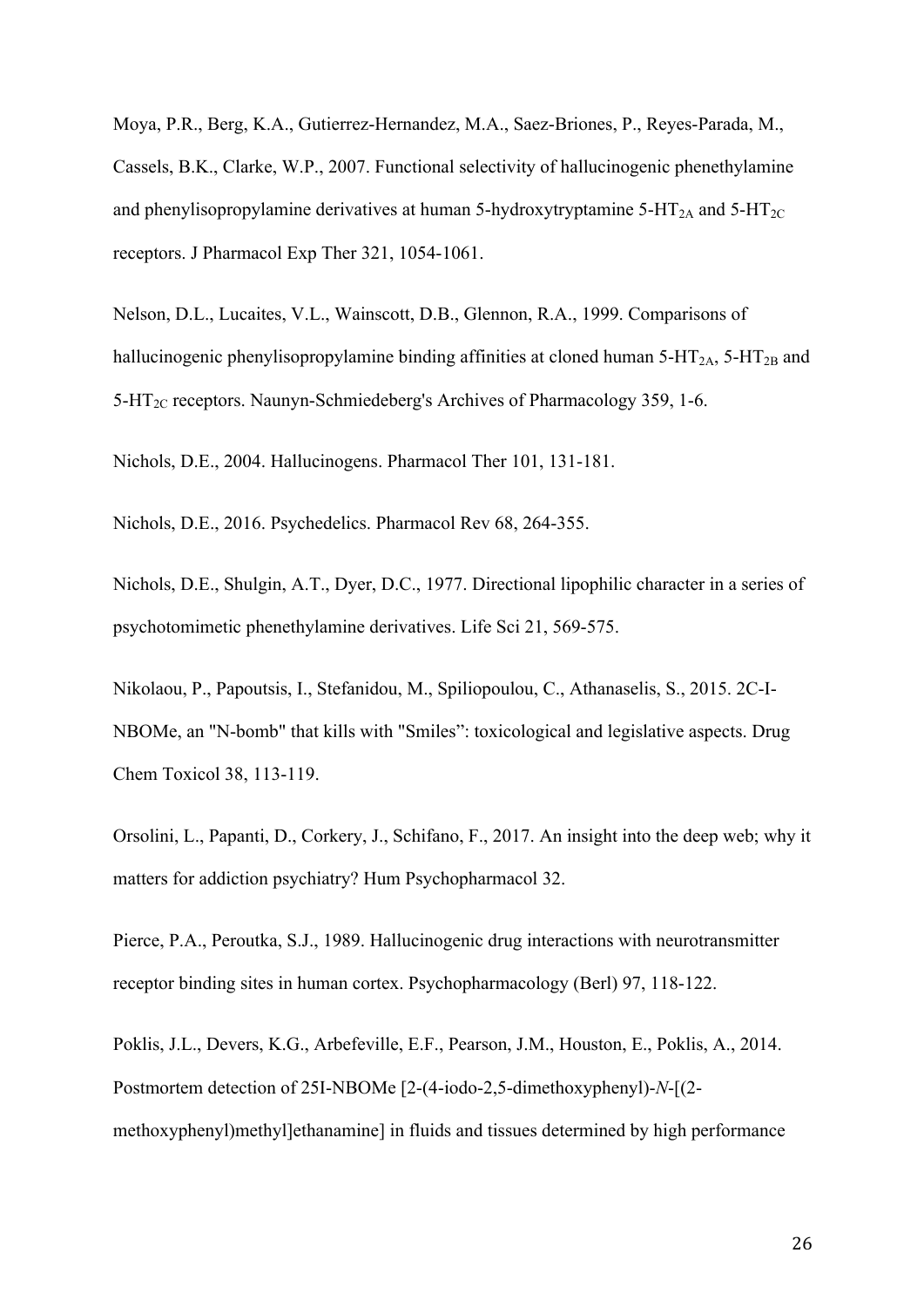liquid chromatography with tandem mass spectrometry from a traumatic death. Forensic Sci Int 234, e14-e20.

Rickli, A., Luethi, D., Reinisch, J., Buchy, D., Hoener, M.C., Liechti, M.E., 2015. Receptor interaction profiles of novel *N*-2-methoxybenzyl (NBOMe) derivatives of 2,5-dimethoxysubstituted phenethylamines (2C drugs). Neuropharmacology 99, 546-553.

Rickli, A., Moning, O.D., Hoener, M.C., Liechti, M.E., 2016. Receptor interaction profiles of novel psychoactive tryptamines compared with classic hallucinogens. Eur Neuropsychopharmacol 26, 1327-1337.

Rose, S.R., Poklis, J.L., Poklis, A., 2013. A case of 25I-NBOMe (25-I) intoxication: a new potent 5-HT2A agonist designer drug. Clin Toxicol (Phila) 51, 174-177.

Schifano, F., Deluca, P., Agosti, L., Martinotti, G., Corkery, J.M.,Baldacchino, A., Bonan, C., Bothas, H., Grigada, R., Comacchio, A., Di Furia, L., Duarte, R.E.D., Farre, M., Ferreira, S., Flores, I., Guionnet, C., Harder, L., Stokholm, J.L., Leoni, M., Littlejohn, C., Majava, A., Peltoniemi, T., Pizza, M., Rawaf, S., Robert, D., Rossi, M.A., Rovetto, F., Scherbaum, N., Siemann, H., Tarrago, J., Torrens, M., Zambello, F.,, 2005. New trends in the cyber and street market of recreational drugs? The case of 2C-T-7 ('Blue Mystic'). J Psychopharmacol 19, 675-679.

Scorza, M.C., Carrau, C., Silveira, R., Zapata-Torres, G., Cassels, B.K., Reyes-Parada, M., 1997. Monoamine oxidase inhibitory properties of some methoxylated and alkylthio amphetamine derivatives: structure-activity relationships. Biochem Pharmacol 54, 1361- 1369.

Seggel, M.R., Yousif, M.Y., Lyon, R.A., Titeler, M., Roth, B.L., Suba, E.A., Glennon, R.A., 1990. A structure-affinity study of the binding of 4-substituted analogues of 1-(2,5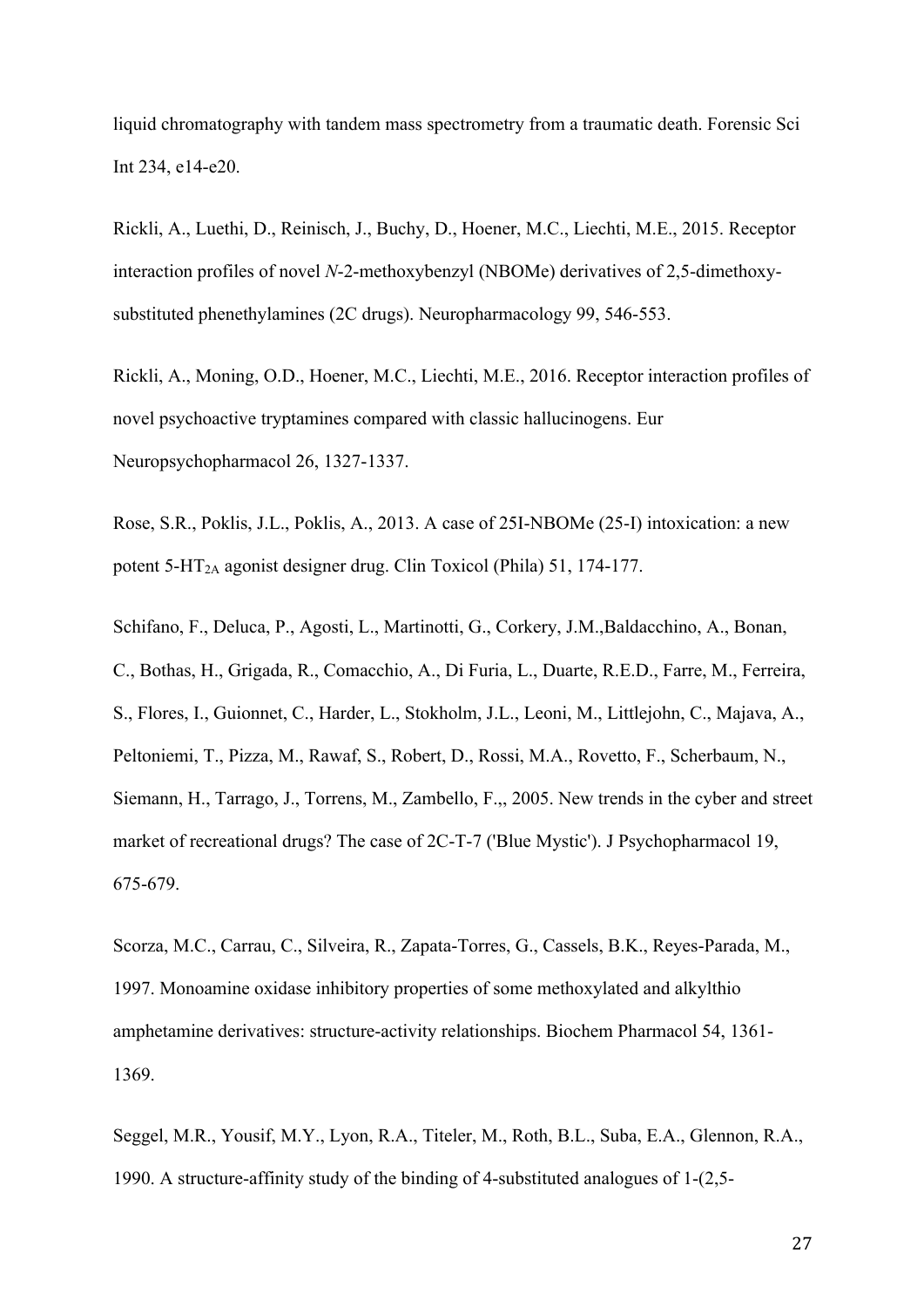dimethoxyphenyl)-2-aminopropane at  $5-HT_2$  serotonin receptors. J Med Chem 33, 1032-1036.

Shulgin, A., Shulgin, A., 1995. PIHKAL: a chemical love story. Transform Press, Berkley, CA. 0963009605

Shulgin, A.T., Carter, M.F., 1975. Centrally active phenethylamines. Psychopharmacol Commun 1, 93-98.

Simmler, L.D., Buchy, D., Chaboz, S., Hoener, M.C., Liechti, M.E., 2016. In vitro characterization of psychoactive substances at rat, mouse, and human trace amine-associated receptor 1. J Pharmacol Exp Ther 357, 134-144.

Stoller, A., Dolder, P.C., Bodmer, M., Hammann, F., Rentsch, K.M., Exadaktylos, A.K., Liechti, M.E., Liakoni, E., 2017. Mistaking 2C-P for 2C-B: what a difference a letter makes. J Anal Toxicol 41, 77-79.

Suzuki, J., Dekker, M.A., Valenti, E.S., Arbelo Cruz, F.A., Correa, A.M., Poklis, J.L., Poklis, A., 2015. Toxicities associated with NBOMe ingestion—a novel class of potent hallucinogens: a review of the literature. Psychosomatics 56, 129-139.

Tatsumi, M., Groshan, K., Blakely, R.D., Richelson, E., 1997. Pharmacological profile of antidepressants and related compounds at human monoamine transporters. Eur J Pharmacol 340, 249-258.

Theobald, D.S., Maurer, H.H., 2007. Identification of monoamine oxidase and cytochrome P450 isoenzymes involved in the deamination of phenethylamine-derived designer drugs (2C-series). Biochem Pharmacol 73, 287-297.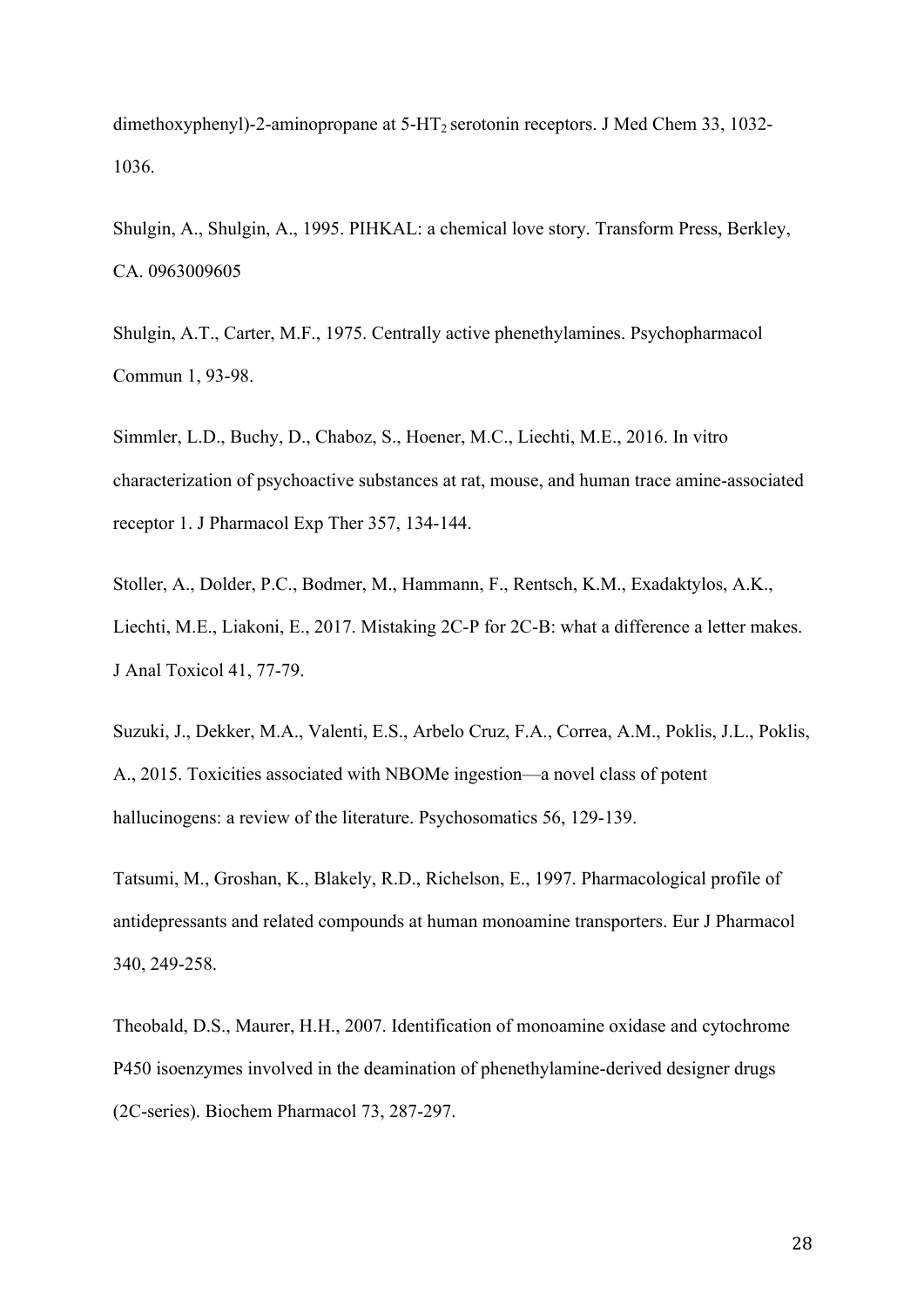Titeler, M., Lyon, R.A., Glennon, R.A., 1988. Radioligand binding evidence implicates the brain  $5-\text{HT}_2$  receptor as a site of action for LSD and phenylisopropylamine hallucinogens. Psychopharmacology (Berl) 94, 213-216.

Trachsel, D., 2003. Synthesis of novel (phenylalkyl) amines for the investigation of structure– activity relationships. Helvetica Chimica Acta 86, 2610-2619.

Trachsel, D., 2012. Fluorine in psychedelic phenethylamines. Drug Test Anal 4, 577-590.

Trachsel, D., Lehmann, D., Enzensperger, C., 2013. Phenethylamine: von der Struktur zur Funktion. Nachtschatten, Solothurn. 978-3037887004

Wainscott, D.B., Little, S.P., Yin, T., Tu, Y., Rocco, V.P., He, J.X., Nelson, D.L., 2007. Pharmacologic characterization of the cloned human trace amine-associated receptor1 (TAAR1) and evidence for species differences with the rat TAAR1. J Pharmacol Exp Ther 320, 475-485.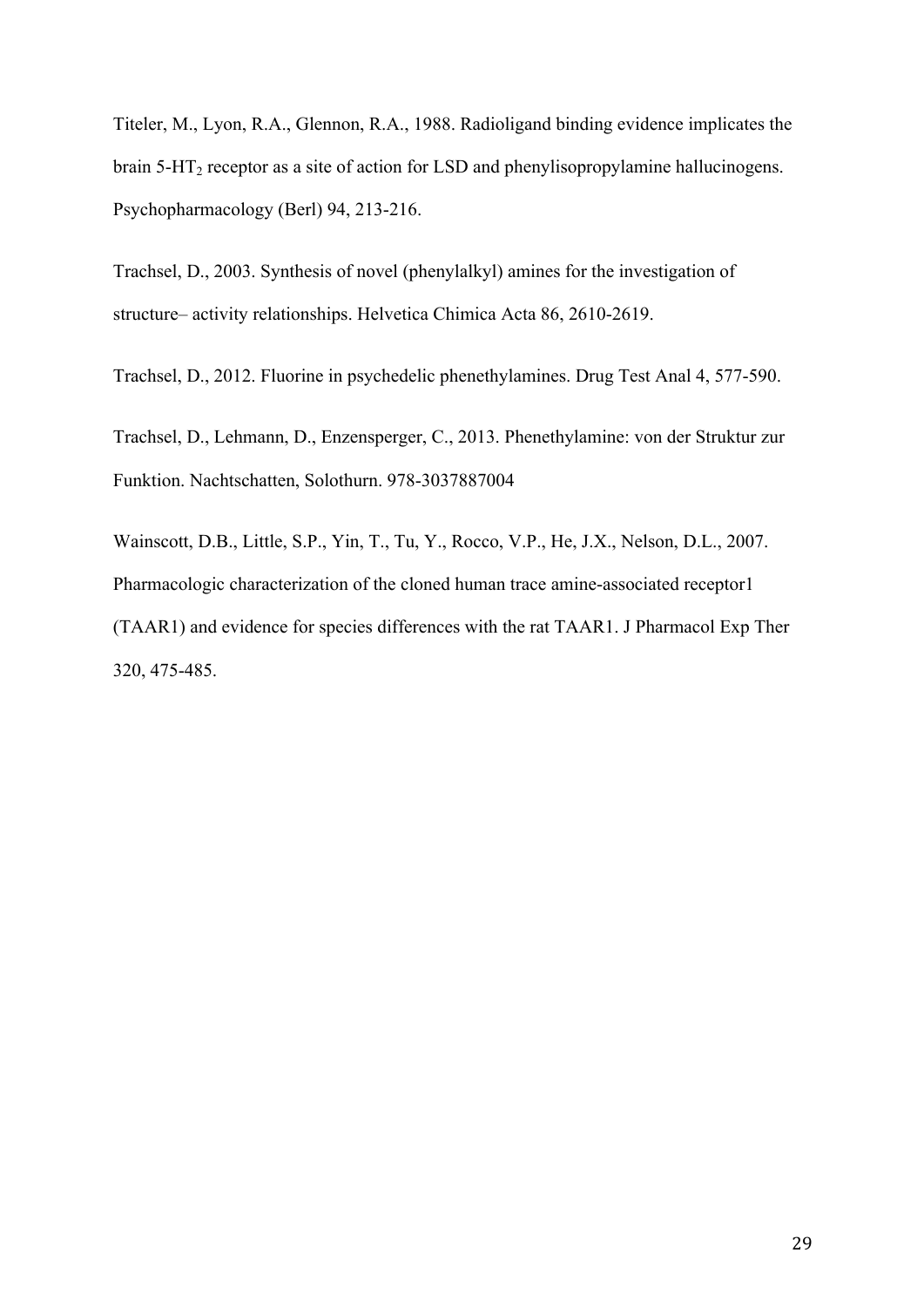# **Figure**



**Fig. 1.** Structures of 4-thio-substituted phenethylamines (2C-T drugs)**.**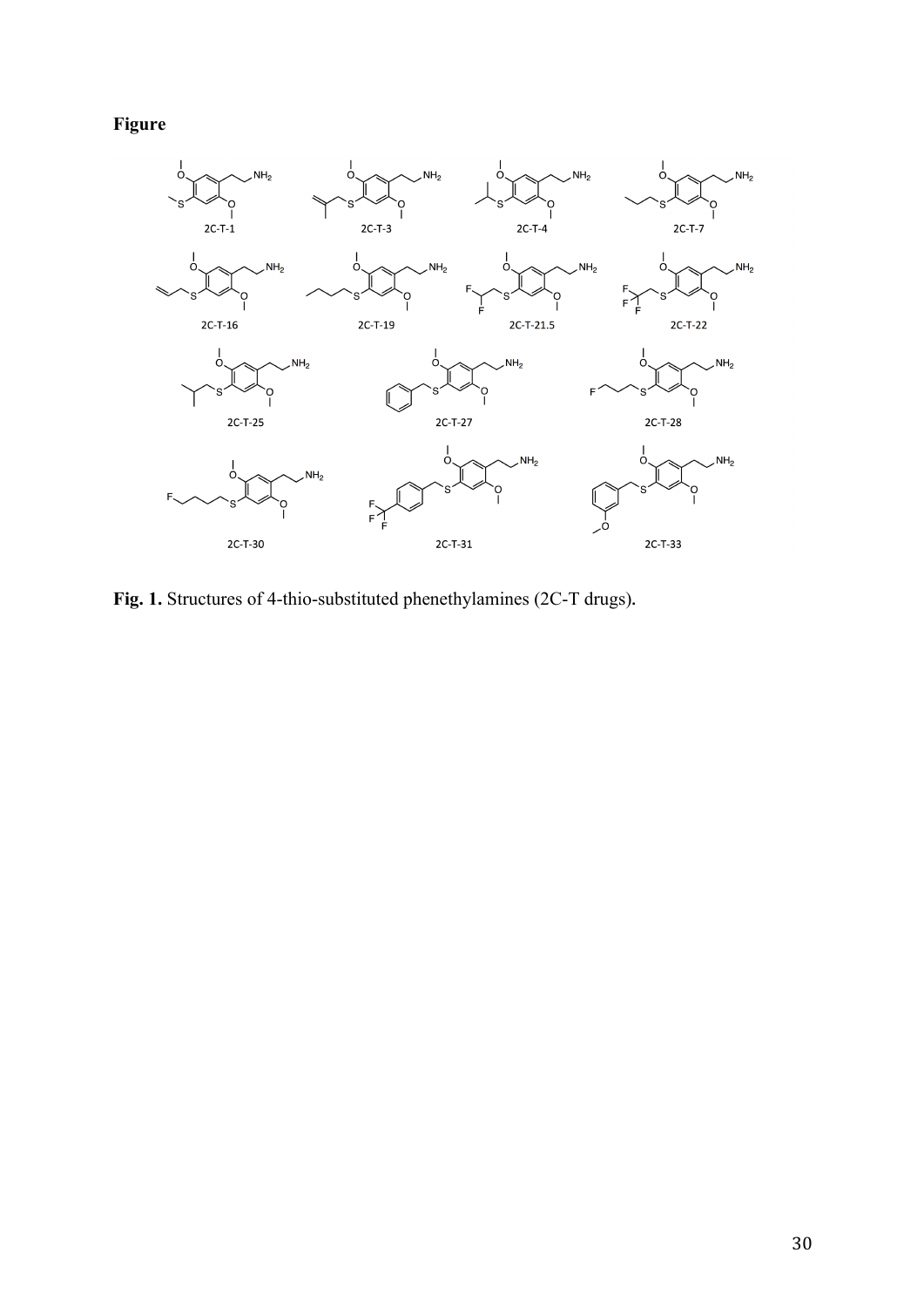#### **Tables Table 1**. Serotonin receptor binding affinities and activation potencies.

|               | $5-HT_{1A}$       | $5-HT2A$          |                     |                     | $5-HT_{2B}$         |                     | $5-HT_{2C}$       | Selectivity (binding ratios) |                             |
|---------------|-------------------|-------------------|---------------------|---------------------|---------------------|---------------------|-------------------|------------------------------|-----------------------------|
|               | Receptor binding  | Receptor binding  | Activation potency  | Activation efficacy | Activation potency  | Activation efficacy | Receptor binding  | $5-HT2A/5-$<br>$HT_{1A}$     | $5-HT_{2A}/5-$<br>$HT_{2C}$ |
|               | $K_i \pm SD$ [nM] | $K_i \pm SD$ [nM] | $EC_{50}$ ± SD [nM] | $max \pm SD$ [%]    | $EC_{50}$ ± SD [nM] | $max \pm SD$ [%]    | $K_i \pm SD$ [nM] |                              |                             |
| $2C-T-1$      | $1,035 \pm 125$   | $49 \pm 21$       | $2.0 \pm 0.1$       | $75 \pm 3$          | $57 \pm 38$         | $58 \pm 11$         | $347 \pm 129$     | $\overline{21}$              | 7.1                         |
| $2C-T-3$      | $812 \pm 161$     | $11 \pm 5$        | $7.7 \pm 1.6$       | $44 \pm 6$          | $44 \pm 8$          | $28 \pm 7$          | $40 \pm 6$        | 74                           | 3.6                         |
| $2C-T-4$      | $916 \pm 86$      | $54 \pm 21$       | $5.5 \pm 0.7$       | $56 \pm 5$          | $63 \pm 11$         | $75 \pm 10$         | $295 \pm 28$      | 17                           | $5.5\,$                     |
| 2C-T-7        | $878 \pm 97$      | $5.3 \pm 0.6$     | $1.2 \pm 0.4$       | $49 \pm 12$         | $52 \pm 10$         | $46 \pm 12$         | $54 \pm 25$       | 166                          | 10                          |
| $2C-T-16$     | $660 \pm 74$      | $9.2 \pm 3.6$     | $1.3 \pm 0.6$       | $57 \pm 9$          | $47 \pm 32$         | $36 \pm 1$          | $67 \pm 15$       | 72                           | 7.3                         |
| 2C-T-19       | $1,019 \pm 129$   | $6.9 \pm 3.3$     | $12 \pm 2$          | $55 \pm 6$          | $369 \pm 188$       | $40 \pm 3$          | $101 \pm 25$      | 148                          | 15                          |
| 2C-T-<br>21.5 | $1,321 \pm 193$   | $14 \pm 3$        | $4.6 \pm 1.4$       | $66 \pm 7$          | $182 \pm 12$        | $40 \pm 4$          | $159 \pm 77$      | 94                           | 11                          |
| 2C-T-22       | $1,915 \pm 53$    | $16 \pm 1$        | $15 \pm 5$          | $36\pm2$            | $110 \pm 55$        | $35 \pm 15$         | $151 \pm 45$      | 120                          | 9.4                         |
| 2C-T-25       | $1,036 \pm 134$   | $21 \pm 7$        | $12 \pm 2$          | $49 \pm 7$          | $108 \pm 35$        | $32 \pm 11$         | $80 \pm 32$       | 49                           | 3.8                         |
| 2C-T-27       | $1,166 \pm 147$   | $1.6 \pm 0.5$     | $26 \pm 2$          | $27 \pm 4$          | >10,000             |                     | $52 \pm 12$       | 729                          | 33                          |
| 2C-T-28       | $1,904 \pm 42$    | $17 \pm 6$        | $5.7 \pm 0.3$       | $45 \pm 7$          | $81 \pm 23$         | $34 \pm 16$         | $135 \pm 38$      | 112                          | 7.9                         |
| 2C-T-30       | $2,368 \pm 22$    | $9.5 \pm 2.0$     | $5.7 \pm 2.4$       | $40 \pm 1$          | $51 \pm 34$         | $61 \pm 10$         | $158 \pm 45$      | 249                          | 17                          |
| 2C-T-31       | $1,063 \pm 51$    | $3.8 \pm 1.1$     | $53 \pm 12$         | $2.8 \pm 0.7$       | $3,309 \pm 1,084$   | $44 \pm 13$         | $157 \pm 8$       | 280                          | 41                          |
| 2C-T-33       | $1,411 \pm 38$    | $1.7 \pm 1.3$     | $26 \pm 8$          | $40 \pm 1$          | >10,000             |                     | $75 \pm 6$        | 830                          | 44                          |
|               |                   |                   |                     |                     |                     |                     |                   |                              |                             |
| $2C-B$        | $311 \pm 46$      | $6.9 \pm 1.8$     | $2.1 \pm 0.8$       | $92 \pm 8$          | $75 \pm 14$         | $52 \pm 26$         | $43 \pm 4$        | 45                           | 6.2                         |
| <b>LSD</b>    | $1.5 \pm 0.4$     | $5.3 \pm 3.4$     | $44 \pm 14$         | $73 \pm 2$          | >10,000             |                     | $14 \pm 3$        | 0.28                         | $2.6\,$                     |

*K*i and  $EC_{50}$  values are given as nM (mean  $\pm$  SD); activation efficacy ( $E_{\text{max}}$ ) is given as percentage of maximum  $\pm$  SD.